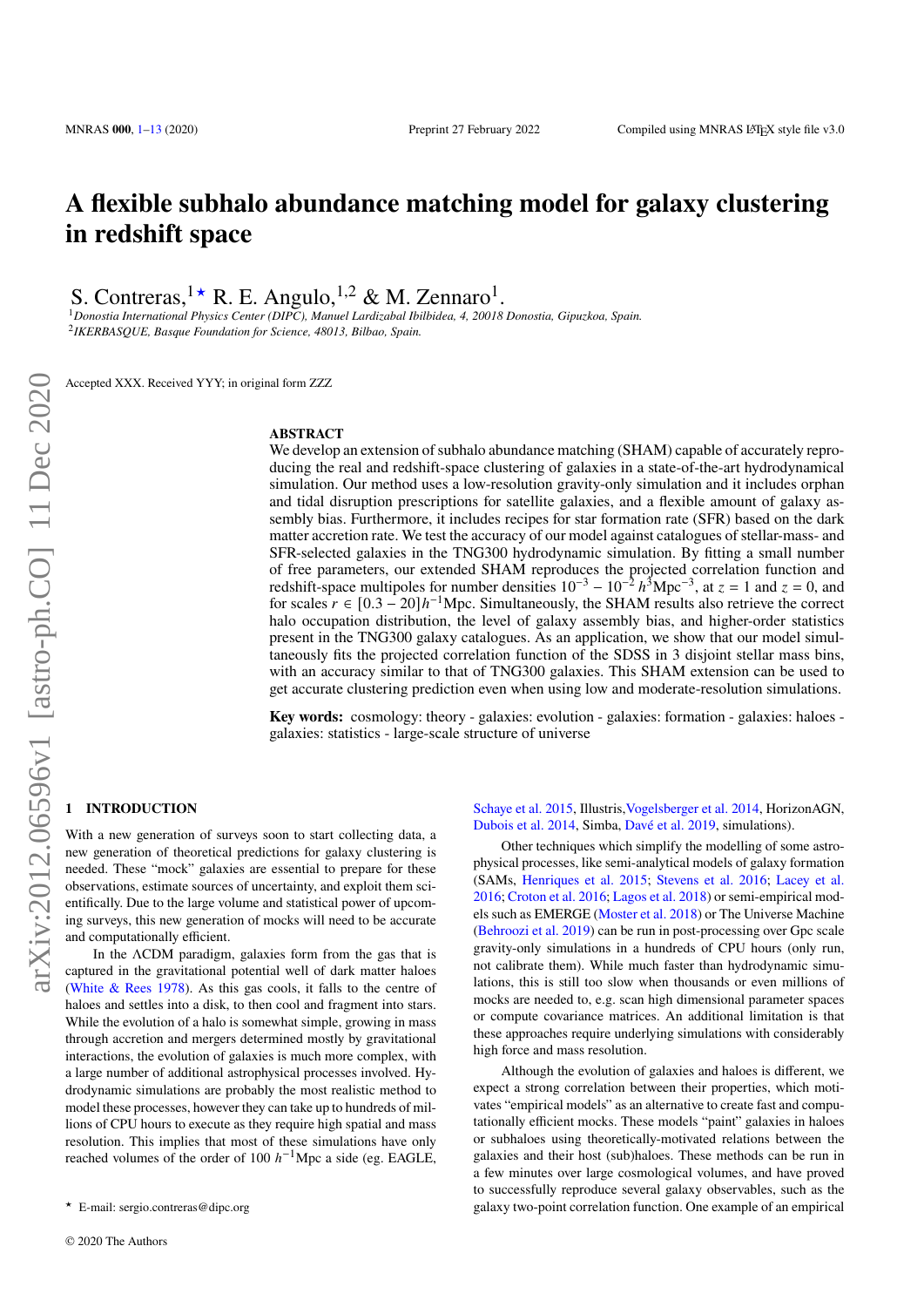models is the SubHalo Abundance Matching technique (SHAM, [Conroy et al.](#page-12-11) [2006;](#page-12-11) [Reddick et al.](#page-12-12) [2013;](#page-12-12) [Chaves-Montero et al.](#page-12-13) [2016;](#page-12-13) [Lehmann et al.](#page-12-14) [2017;](#page-12-14) [Dragomir et al.](#page-12-15) [2018\)](#page-12-15). This technique is based on the idea that most massive subhaloes should host the most massive/luminous galaxies. The algorithm matches, with some scatter, the selected subhalo property to the expected stellar mass/luminosity function. While simple, the model is capable of reproducing the galaxy clustering in complex galaxy formation models, such as hydrodynamic simulations (e.g. [Chaves-Montero](#page-12-13) [et al.](#page-12-13) [2016\)](#page-12-13).

The main limitation of SHAM is that it assumes a direct relation between the fate of a dark matter satellite and the putative galaxy it might host. This assumption does not hold in detail, as the presence of a galaxy would modify e.g. dynamical friction timescales and/or the resilience of a subhalo against tidal disruption. Furthermore, in relatively low resolution simulations, a subhalo might be stripped below the resolution limit of the simulation, but the hosted galaxy is still expected to survive as a satellite. Another shortcoming of SHAM is that it is limited to properties expected to correlate strongly with dark matter mass, so it cannot make predictions for star-formation rates, which would be relevant for upcoming galaxy surveys targeting emission line galaxies.

In this paper, we develop an extension to the standard subhalo abundance matching technique that, with only 3 free parameters (5 if also including assembly bias) and a low-resolution dark matter only (DMO) simulation, can reproduce the clustering of stellar massselected galaxies in real and redshift space with high precision. This extension includes the use of *orphan satellite* subhaloes/galaxies tracking structures below the resolution level of the simulation; a *disruption mechanism* to account for satellite galaxies that should have been disrupted to form part of the intracluster medium, or in which their stellar mass has decreased so much that they should no longer be part of the galaxy selection; and a *flexible amount of galaxy assembly bias*to account for any possible difference between correlation with large-scale environment in SHAM and our target sample.

Along with these improvements, we develop a method capable of predicting the clustering of SFR-selected galaxies. This method assumes that the SFR of each galaxy is proportional to the dark matter accretion rate of its host halo, and that is modulated by an efficiency that depends on the mass of its host halo. This approach is similar to that employed by the semi-empirical model EMERGE but adapted to not use the full merger tree on its computation but instead properties readily available in SHAM.

To test the performance of our SHAM extension, we use the Illustris TNG300 magneto-hydrodynamic simulation [\(Nelson et al.](#page-12-16) [2018\)](#page-12-16), to our knowledge, the largest publicly cosmological hydrodynamic simulation available today  $(L = 205 \; h^{-1} \text{Mpc})$ . For the stellar mass-selected mocks, we find that our method is capable of reproducing almost perfectly the real and redshift-space clustering, as well as the galaxy assembly bias level, halo occupation distribution (HOD), and higher-order statistics as quantified by the k-nearest neighbour cumulative distribution functions (kNN-CDF). Similarly, for the SFR-selected sample, we find that we are also able to reproduce the same galaxy statistics, albeit with a somewhat less accuracy, particularly for the level of assembly bias. The differences in the galaxy clustering between the star-forming mock and the TNG300 are still much smaller than those found among different galaxy formation models [\(Contreras et al.](#page-12-17) [2013\)](#page-12-17). We expect this new generation of mocks to be useful for the development and understanding of current and future galaxy surveys.

the simulations used in this work and introduce the SHAM technique. Our modifications to SHAM regarding the treatment of satellite galaxies are discussed in section [3](#page-3-0) and those regarding galaxy assembly bias in section [4.](#page-5-0) In section [5](#page-5-1) we present our starformation-rate modelling. We compare the 2-point clustering of our mock galaxies with that of the TNG300 in section [6](#page-6-0) and with observations in section [7.](#page-8-0) To finalise, we present our conclusions in section [8.](#page-10-0)

Unless otherwise stated, the units in this paper are  $h^{-1}M_{\odot}$  for masses,  $h^{-1}$ Mpc for distances, km/s for the velocities and M<sub>o</sub>/yr for star formation rates.

## <span id="page-1-0"></span>**2 SIMULATIONS AND THE STANDARD ABUNDANCE MATCHING MODEL**

## **2.1 The TNG300**

To test the accuracy of our mocks, we will compare their clustering against those of galaxies in the TNG300 magneto-hydrodynamic simulation, the largest of "The Next Generation" Illustris Simulations suite, and, to our knowledge, the largest volume highresolution hydrodynamic simulation publicly available [\(Nelson](#page-12-16) [et al.](#page-12-16) [2018;](#page-12-16) [Springel et al.](#page-12-18) [2018;](#page-12-18) [Marinacci et al.](#page-12-19) [2018;](#page-12-19) [Pillepich](#page-12-20) [et al.](#page-12-20) [2018;](#page-12-20) [Naiman et al.](#page-12-21) [2018\)](#page-12-21).

The TNG300 simulation follows a periodic box of 205  $h^{-1}$ Mpc (∼ 300 Mpc) a side. It used 2500<sup>3</sup> dark matter particles and gas cells, implying a baryonic mass resolution of  $7.44 \times 10^6$   $h^{-1}$ M<sub>o</sub> and of  $3.98 \times 10^7$   $h^{-1}$ M<sub> $\odot$ </sub> for dark matter. The simulations were carried out using the AREPO code [\(Springel](#page-12-22) [2010\)](#page-12-22) adopting cosmological parameters consistent with recent analyses [\(Planck Collaboration](#page-12-23) [et al.](#page-12-23)  $2016$  $2016$  $2016$ <sup>1</sup>. While main results of this paper are only shown at  $z = 0$ , we tested that they are also valid at  $z = 1$  (Appendix B). The outputs of the simulation are publicly available at the TNG project webpage<sup>[2](#page-1-2)</sup>.

We built galaxies catalogues by selecting the most massive or star-forming galaxies such that their abundance is equal to a number density of n = 0.01, 0.0316 & 0.001  $h^3$ Mpc<sup>-3</sup>, equivalent to a minimum value of the stellar mass of  $8.26 \times 10^9$ ,  $2.93 \times 10^{10}$  &  $6.46 \times 10^{10}$   $h^{-1}$ M<sub>o</sub> and a minimum SFR of 0.468, 1.493 & 3.033  $M_{\odot}/yr$ , respectively. We defined the stellar mass of a galaxy as the sum of the mass of all particles within the stellar half mass radius. We also test defining the stellar mass of the galaxies as the sum of the masses of all particles of a subhalo, finding similar results. We define the SFR of a galaxy as the sum of the individual star formation rate of all gas cells in its subhalo.

We note that although the TNG300 simulation has shown to agree with many observables [\(Springel et al.](#page-12-18) [2018\)](#page-12-18), it is not the aim of this work to create mocks that only resemble this simulation, but to create a flexible model that can describe a broader range of feasible galaxy formation physics and their correlation with cosmological parameters. We chose an hydrodynamic simulation as a benchmark since it models baryons and dark matter jointly, unlike other approaches that can reproduce galaxy clustering (such as HODs, semi-empirical models or semi-analytical models). This adds an extra challenge for mocks created in DMO simulations, allowing us to perform a stringent test of the performance of our SHAM galaxies.

In addition to the TNG300, we also use the TNG300-1-Dark,

<span id="page-1-2"></span><span id="page-1-1"></span><sup>1</sup>  $\Omega_{\text{dm}} = 0.3089$ ,  $\Omega_{\text{b}} = 0.0486$ ,  $\sigma_8 = 0.8159$ ,  $n_s = 0.9667$  and  $h = 0.6774$ <sup>2</sup> <https://www.tng-project.org/>

The outline of this work is as follows: In section [2](#page-1-0) we present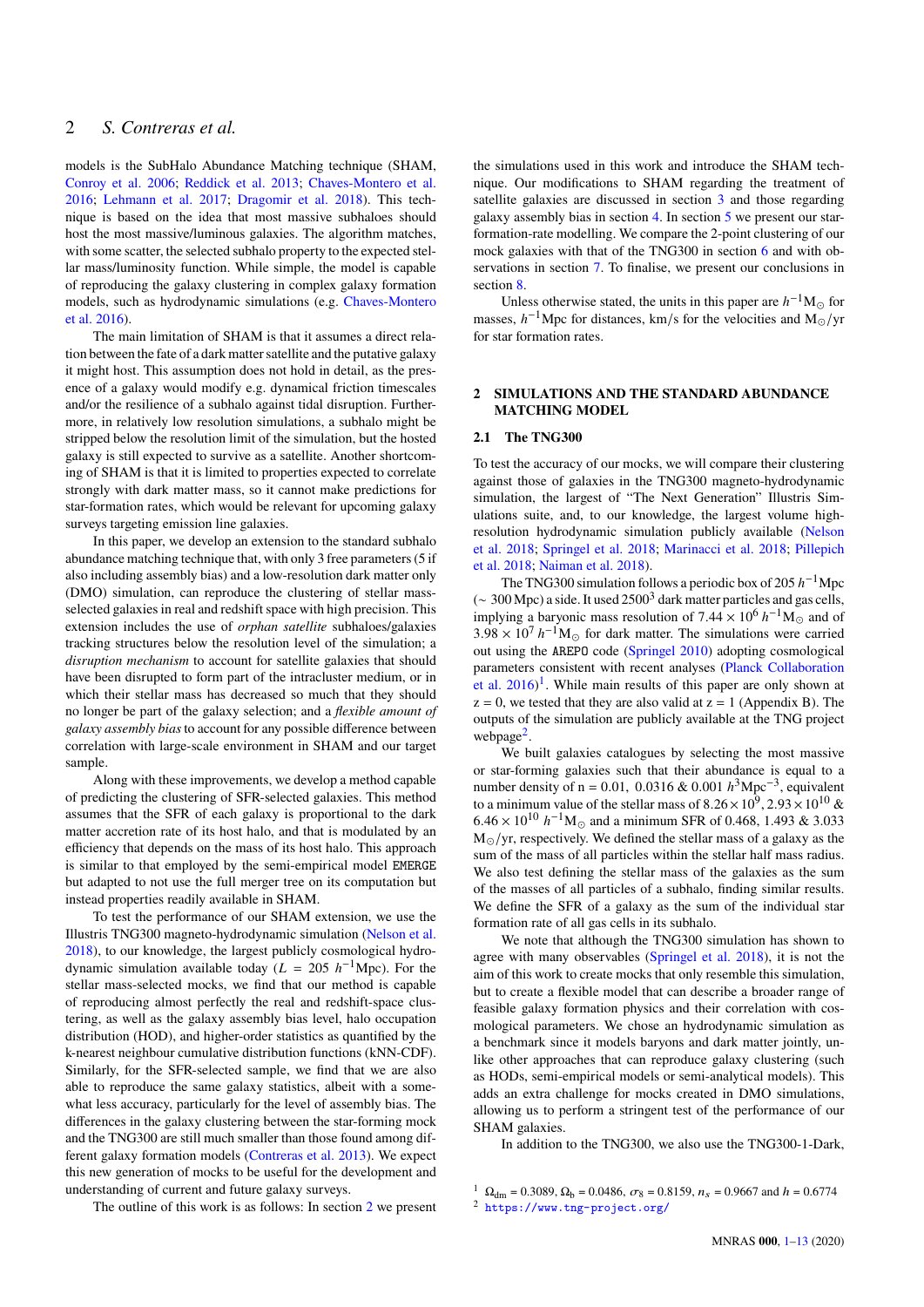

**Figure 1.** The stellar mass of the galaxies of the TNG300 simulation as a function of  $V_{\text{peak}}$  of the subhaloes of the matched substructures in the TNG300-1-Dark simulation. The shaded regions represent 1, 2 & 3  $\sigma$  of the distribution, and the dashed red and blue lines show the median of the central and satellite galaxies, respectively. As a reference, the three horizontal dotted lines mark the three number densities used in this work, as labeled.

TNG300-2-Dark & TNG300-3-Dark simulations. These are DMO simulations employing the same initial white noise field as the TNG300 run. The TN300-1-Dark has the same number of dark matter particles as the TNG300  $(2500^3)$  whereas the TNG300-2-Dark and TNG300-3-Dark have factors of  $2^3$  and  $4^3$  fewer particles (i.e.  $1250<sup>3</sup>$  and  $625<sup>3</sup>$  particles, respectively). For some comparisons, we will use the cross-match of TNG galaxies and subhaloes in the TNG300-1-Dark, available in the Illustris TNG website.

## **2.2 TNG300-3 mimic**

The main dark matter simulation we will employ is analogous to the TNG300-3-Dark (same volume and initial conditions as the TNG300, but  $4<sup>3</sup>$  fewer particles), but with additional properties computed for its subhaloes as we describe below. We refer to this simulation as the TNG300-3-mimic, and highlight that by using a simulation with the same initial condition as the TNG300 we can perform more accurate comparisons as it reduces any difference between the model caused by cosmic variance.

The simulation was carried out with an updated version of L-Gadget3 [\(Angulo et al.](#page-11-1) [2012\)](#page-11-1), a lean version of GADGET [\(Springel](#page-12-24) [et al.](#page-12-24) [2005\)](#page-12-24) used to run the Millennium XXL simulation and the Bacco Simulations [\(Angulo et al.](#page-11-2) [2020\)](#page-11-2). This version of the code allows an on-the-fly identification of haloes and subhaloes using a Friend-of-Friend algorithm (FOF [Davis et al.](#page-12-25) [1985\)](#page-12-25) and an extended version of SUBFIND [\(Springel et al.](#page-12-26) [2001\)](#page-12-26). Our updated version of SUBFIND can better identify substructures by considering the information of its past history, while also measuring properties that are non-local in time such as the peak halo mass  $(M_{peak})$ , peak maximum circular velocity ( $V_{peak}$ ), infall subhalo mass ( $M_{infall}$ ), and mass accretion rate among others.

We note that we employ the same numerical accuracy parameters as the Bacco simulations [\(Angulo et al.](#page-11-2) [2020\)](#page-11-2). And as a validation test, we have compared the  $z = 0$  mass power spectrum of our simulation to that measured in the TNG300-3-Dark finding differences below 0.8% at all scales.

#### **2.3 Subhalo abundance matching**

In its most basic incarnation, SHAM assumes a one-to-one mapping between the mass of subhaloes and the stellar mass or luminosity of hypothetically hosted galaxies. More recent implementations of SHAM include scatter to this mapping and employ other subhalo properties, such as  $M_{\text{infall}}$ ,  $M_{\text{peak}}$ ,  $V_{\text{max}}$  or  $V_{\text{peak}}$ , but still it is assumed that the position and fate of galaxies is determined by the evolution of dark matter subhaloes. This, however, cannot be true in detail since subhalos might be artificially disrupted in  $N$ -body simulations (because of numerical artifacts and/or limited mass resolution). More generally, the presence of a galaxy can modify the subhalo density profile, affecting its orbit, tidal stripping, and eventual disruption. This puts a limit to the accuracy of SHAM, which we will illustrate next.

<span id="page-2-0"></span>Fig. [1](#page-2-0) compares the stellar mass of TNG300 galaxies and the value of  $V_{\text{peak}}$ , the peak value of the maximum circular velocity of a halo throughout its life, of the corresponding cross-matched subhalo in the TNG300-1-Dark. Note that [Chaves-Montero et al.](#page-12-13) [\(2016\)](#page-12-13) showed that in the EAGLE simulation [\(Schaye et al.](#page-12-1) [2015\)](#page-12-1)  $V_{\text{peak}}$  is one of the properties that best predicts the value of stellar mass. Indeed, we can see that there is a strong correlation between these two properties in TNG300, with a mean relation being almost identical for centrals and satellite galaxies, validating a key SHAM assumption. [3](#page-2-1)

[Chaves-Montero et al.](#page-12-13) [\(2016\)](#page-12-13) also found that SHAM using  $V_{\text{peak}}$  was capable of reproducing the clustering of stellar-mass selected galaxies in EAGLE with very high accuracy. However, these authors used a very high resolution dark-matter simulation (which would imply artificial disruption of subhalos was negligible), and the accuracy on small scales varied depending on the assumptions regarding star formation in satellites and their tidal disruption.

We illustrate the impact of mass resolution for SHAM in Fig. [2.](#page-3-1) We show the projected correlation function,  $w_p(r_p)$ , and the monopole, quadrupole, and hexadecapole of the redshift space correlation function ( $\xi_{\ell=0}(\mathbf{r})$ ,  $\xi_{\ell=2}(\mathbf{r})$ ,  $\xi_{\ell=4}(\mathbf{r})$ , respectively) for stellar-mass selected galaxies at  $z = 0$ . Solid lines show the results for TNG galaxies, whereas coloured lines show the SHAM predictions as computed using the TNG300-1-Dark, TNG300-2- Dark & TNG300-3-Dark simulations. Note we display results for three different number densities.

We see that SHAM in the TNG300-1-Dark agrees remarkably well with the TNG measurements for the densest galaxy sample, but it overpredicts the clustering for lower number densities. Conversely, SHAM in the lowest resolution simulation, TNG300-3-Dark, agrees very well with the sparsest sample but instead heavily underpredicts the clustering of the densest sample. Note that these problems are relatively confined to small scales in real space, but can affect even large scales in the case of the quadrupole and hexadecapole.

All this is simply a consequence that in standard SHAM, the abundance of satellites depends on the numerical resolution of the parent dark matter simulation which might result in an excess or lack of satellite galaxies. For instance, galaxies in the TNG300

<span id="page-2-1"></span><sup>&</sup>lt;sup>3</sup> Note that, although not shown here, we found a similar scatter between  $M_{\text{peak}}$  and stellar mass but with a significantly larger difference between centrals as satellite galaxies, which further motivates the use of  $V_{\text{peak}}$  instead of  $M_{\text{peak}}$  (see also the discussion in [Campbell et al.](#page-12-27) [2018\)](#page-12-27).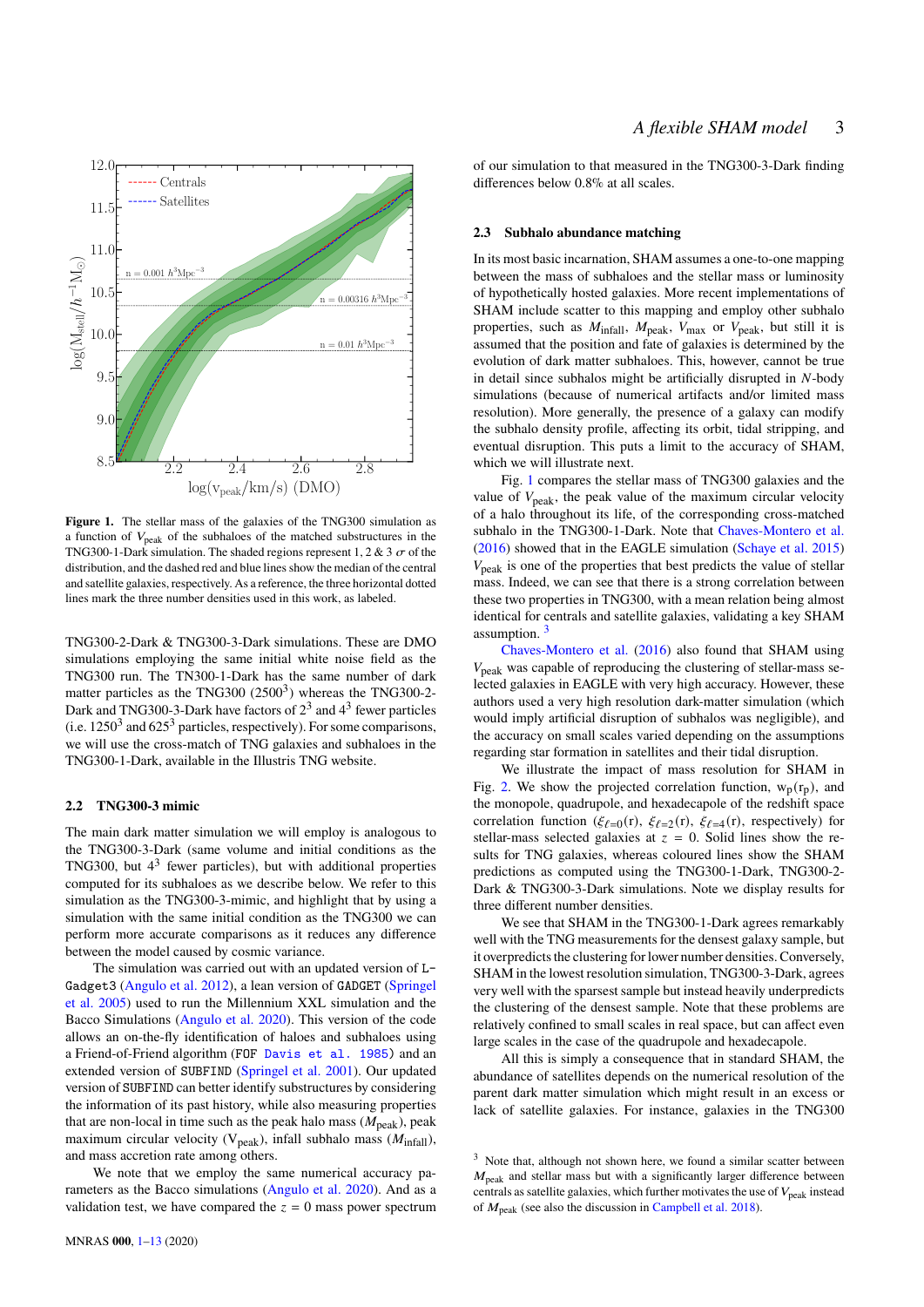## 4 *S. Contreras et al.*



**Figure 2.** The projected correlation function (w<sub>p</sub>(r<sub>p</sub>), rightmost panel), the monopole ( $\xi_{\ell=0}$ (r), second panel), quadrupole ( $\xi_{\ell=2}$ (r), third panel) and hexadecapole ( $\zeta_{\ell=4}$  (r), leftmost panel) of the galaxies of the TNG300 simulation (black solid line) and the subhaloes of the TNG300-1-Dark, TNG300-2-Dark & TNG300-3-Dark dark matter only simulation (cyan, magenta and yellow dashed lines, respectively). The galaxies/subhaloes samples have a number density of n= 0.01, 0.00316 & 0.001  $h^3$ Mpc<sup>-3</sup> selected by stellar mass (for the TNG300) and  $V_{peak}$  (for the dark matter only simulations). For visualisation propose, the lines for the two lowest number densities have been displaced in the y-axis. The lines in  $w_p(r_p)$  and  $\xi_{e=0}(r)$  have been displaced in 0.7 and 1.4, and 20 and 40 for the lines in  $\xi_{\ell=2}(\mathbf{r})$  and  $\xi_{\ell=4}(\mathbf{r})$ , with the lowest number density is in the top.

can be affected by stripping of the stellar mass, while subhaloes never decrease their  $V_{\text{peak}}$ , producing an overabundance of satellite galaxies [\(Smith et al.](#page-12-28) [2016\)](#page-12-28). Overall, this highlights an important limitation of SHAM and motivates our developent of an extension to SHAM that addresses these problems.

We use the subhalo abundance matching technique (SHAM) with  $V_{\text{peak}}$  as a starting point of our mocks. Firstly, we match the value of  $V_{\text{peak}}$  of the dark matter only simulation to the stellar mass function of the TNG300 simulation. Since most of our analysis is done using cuts in number density, the results are mostly independent of the stellar mass function used. We then i) add a free parameter controlling the scatter ( $\sigma_{\text{log}M}$ ) between the stellar mass of galaxies and their  $V_{\text{peak}}$ , ii) explicitly model the level of assembly bias (following the procedure presented in [Contreras et al.](#page-12-29) [2020a\)](#page-12-29), and iii) regulate the disruption of satellites and the star formation rate with recipes inspired by semi-analytic galaxy formation models and by the semi-empirical model EMERGE [\(Moster et al.](#page-12-10) [2018\)](#page-12-10). In the next sections we will discuss our prescriptions and show the impact that the free parameters of our model have on the predicted redshift space clustering of galaxies.

## <span id="page-3-0"></span>**3 THE SATELLITE TREATMENT IN SHAM**

In this section, we introduced two of SHAM modifications related to the treatment of satellite galaxies. In section [3.1](#page-3-2) we describe how we follow subhaloes after they can no longer be identified by our simulations (also known as "orphan suhaloes"), and in section [3.2](#page-3-3) we explain our implementation to account for tidal disruption and stripping of stars.

## <span id="page-3-2"></span>**3.1 Orphan Implementation**

Due to finite mass resolution of dark matter simulations, subhaloes can no be longer identified after they have lost a given fraction of their mass due to tidal striping. To improve convergence among simulation with different resolution, it is necessary to include "orphan" subhaloes/galaxy. These are structures with a known progenitor which we expect to still exist in the halo (i.e. that should not have

<span id="page-3-1"></span>merged with the central structure or completely destroyed via tidal forces).

Orphan sub-structures are normally used in semi-analytical models of galaxy formation (a.k.a. SAMs) to reproduce galaxy clustering [\(De Lucia & Blaizot](#page-12-30) [2007;](#page-12-30) [Guo et al.](#page-12-31) [2011\)](#page-12-31). While there are some SHAM prescriptions that have included orphans in the past (eg. [Moster et al.](#page-12-32) [2013\)](#page-12-32), most do not include this feature, because it adds an additional level of complexity to the model and to the un-derlying dark matter simulation. While uncommon, [Guo & White](#page-12-33) [\(2014\)](#page-12-33) found that not using an orphan prescription in the SHAM will cause some differences in the galaxy clustering prediction, even when using high-resolution simulations.

In this work, we include a flexible amount of orphan galaxies by tracking the most bound particle of subhalos with no known descendant. We assume a subhalo to be merged with their central structure only when the time since accretion exceeds the dynamical friction timescale of the subhalo. To compute the dynamical friction time, we use a modified version of the expression given by [\(Binney](#page-11-3) [& Tremaine](#page-11-3) [1987,](#page-11-3) Eq.7.26)

$$
t_{dyn} = \frac{1.17 \text{ therge d}^2_{host} V_{host}(M_{host}/10^{13} \text{ h}^{-1} M_{\odot})^{1/2}}{G \ln(M_{host}/M_{sub} + 1) M_{sub}},\tag{1}
$$

where t<sub>merger</sub> is a free parameter that effectively regulates the number of orphan galaxies; dhost is the distance of the subhalo to the centre of its host halo; v<sub>host</sub> is the virial velocity of the host halo;  $M<sub>host</sub>$  is the virial mass of the host halo; and  $M<sub>sub</sub>$  is the subhalo mass. The only variation from the original equation (besides the free parameter) is the term  $(M_{host}/10^{13} h^{-1} M_{\odot})^{1/2}$ , which we find helpful to improve our predictions for the number of satellite galaxies in high halo masses.

## <span id="page-3-3"></span>**3.2 Tidal disruption**

One of the most basic assumptions in SHAM is that the relation between stellar mass and subhalo property used ( $V_{\text{peak}}$  in our case) is constant through time and the same for central and satellites. While the  $V_{\text{peak}}$  - stellar mass relation is indeed very similar for centrals and satellites (c.f. Fig. [1\)](#page-2-0) it is not identical. In [Smith et al.](#page-12-28) [\(2016\)](#page-12-28),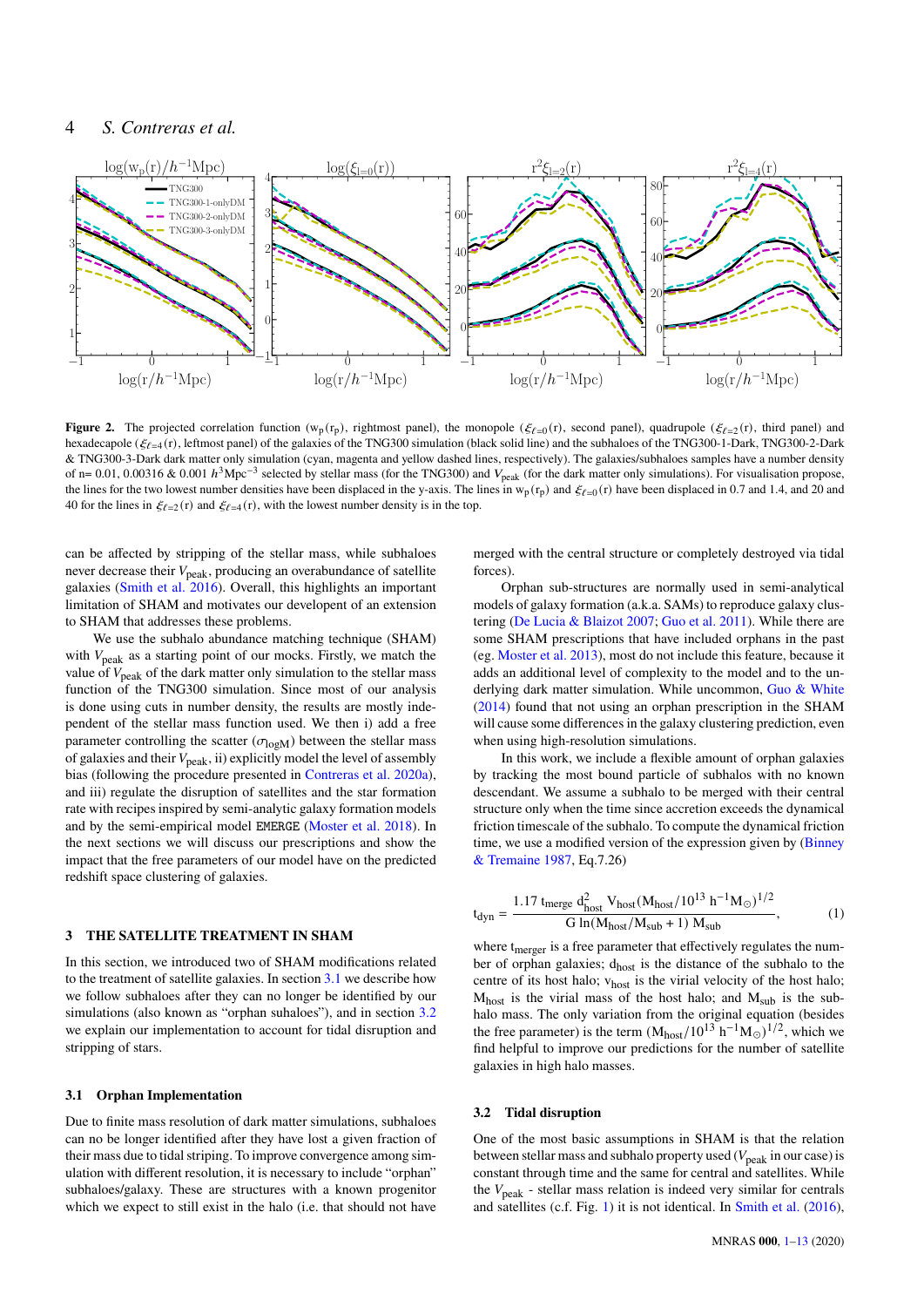## <span id="page-4-0"></span>*A flexible SHAM model* 5



**Figure 3.** The impact of the free parameters in our extended SHAM for stellar-mass selected galaxies with a number density of n = 0.01  $h^3$ Mpc<sup>-3</sup> at  $z = 0$ . The first column displays the projected correlation function,  $w_p(r_p)$ ; whereas the second, third and fourth columns respectively display the monopole  $\xi_{=0}(r)$ , quadrupole  $\xi_{\ell=2}(r)$ , and hexadecapole  $\xi_{\ell=4}(r)$  of the redshift space correlation function. In each row we systematically vary a different SHAM parameter,  $\sigma_{\text{logM}}$ ,  $t_{\text{merger}}$ , and  $f_s$ , while keeping all the other parameters fixed. Red to blue colours indicate changes from low to high parameter values, as indicated by the legend.



<span id="page-4-1"></span>**Figure 4.** Similar to Fig. [3](#page-4-0) but for the SFR parameters: the slopes in the star formation efficiency ( $\beta \& \gamma$ ), the halo mass of the peak of the star formation efficiency ( $M_1$ ), the parameters that control de abundance of satellite galaxies  $\tau_0$  and its dependence with it host halo mass  $\tau_S$ .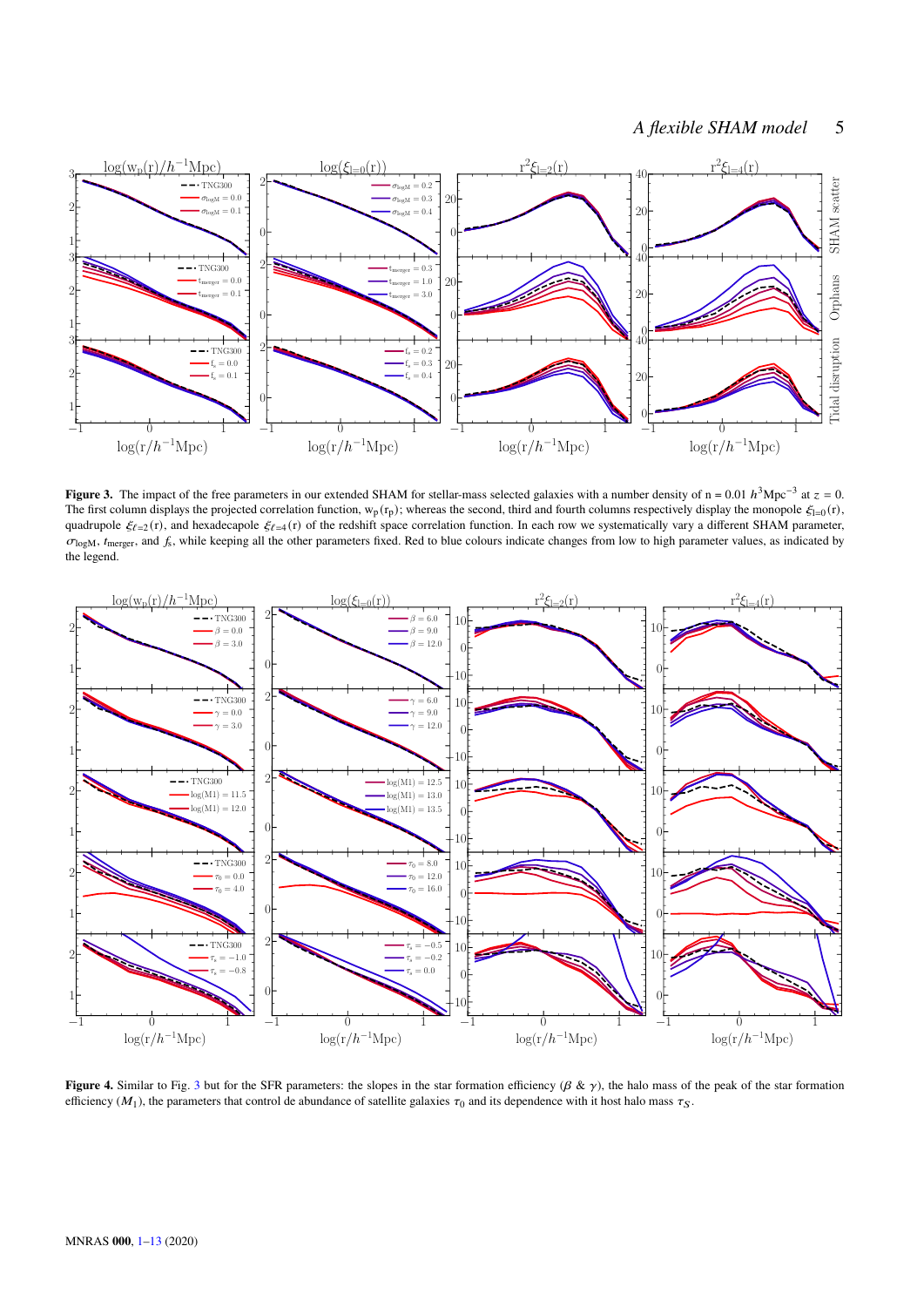the authors showed that satellite galaxies can decrease their stellar mass to the point of disappearing into the intra-cluster medium. This effect should remove some satellite galaxies of a given sample (most of them located near the centre of a halo).

To account for this effect, we follow [Moster et al.](#page-12-10) [\(2018\)](#page-12-10) and assume that all the galaxies in subhaloes with current mass below a fraction  $f_s$  of their maximum subhalo mass during its evolution  $M_{\text{peak}}$  are disrupted,

$$
M_{sub} < f_s M_{peak}.\tag{2}
$$

In [Chaves-Montero et al.](#page-12-13) [\(2016\)](#page-12-13) the authors found that the clustering of a SHAM run in a dark matter simulation with the same resolution than EAGLE (a  $67.7 h^{-1}$ Mpc high-resolution hydrodynamic simulation) has a larger clustering compare to the galaxies of EAGLE when selected by stellar mass. Similar results were found for the TNG300 by [Contreras et al.](#page-12-29) [\(2020a\)](#page-12-29) when doing SHAM mocks using  $V_{\text{peak}}$ . This is because  $V_{\text{peak}}$  never decrease, contrary to the stellar mass of galaxies that can lose stellar-mass via stripping effect. By including a disruption parameter, the SHAM can reproduce better the galaxy clustering even in high-resolution simulations (see appendix A. for more details).

#### **3.3 Parameter variations**

We now explore the impact that these recipes and free parameters have in the predicted redshift space clustering of SHAM galaxies. Fig. [3](#page-4-0) shows the multipoles and the projected correlation function of galaxies at  $z = 0$  with a number density of 0.01  $h^3$ Mpc<sup>-3</sup> in our TNG-300-mimic simulation. Coloured lines in each row show SHAM predictions varying either  $\sigma_{\text{logM}}$ , the scatter between stellar mass and  $V_{\rm peak}$ ; the merger timescale,  $t_{\rm merger}$ ; or tidal disruption,  $f_s$ ; while keeping all other parameters fixed. For comparison, we also include the results for TNG galaxies as black lines.

Firstly, we see that the  $\sigma_{\text{log}M}$  parameter has a small but systematic effect in the clustering. As its value increases, smaller subhaloes will be included in the selected sample which will progressively reduce the mean halo mass and large-scale bias. Note that the scatter we empirically measure from Fig. [1](#page-2-0) is  $\sigma_{\text{log}M} \sim 0.125$ .

Next we consider t<sub>merger</sub> which has a significantly stronger impact. Large values of tmerger essentially imply that every subhalo ever accreted will still be present in the simulation – this is thus an estimate for a simulation with infinite mass resolution. Consequently, there will be a large population of satellite galaxies in high-mass haloes, increasing its contribution and the clustering amplitude. In contrast, lower values of t<sub>merger</sub> implies orphans subhalos will be destroyed immediately, thus lowering the clustering and approaching the case of no orphan subhaloes. Note that this parameter brackets the two limiting cases of no artificial disruption in  $N$  –body simulations and of every subhalo destroyed being due to numerical reasons. From all the parameters introduced in this model, t<sub>merger</sub> is the only one that can increase the galaxy clustering at small scales and is key to reproduce the galaxy clustering on low-resolution simulations.

Finally, as expected, larger (smaller) values of the tidal parameter  $f_s$  means fewer (more) satellite galaxies and thus, a lower (higher) clustering. Whereas this effect appears negligible compared to the effect of orphan subhalos and t<sub>merger</sub>, this parameter becomes more relevant when dealing with high-resolution simulations.

We remind the reader all the changes show before are for a fixed number density, meaning that the effect on the galaxy clustering is not only due to the galaxies we are directly removing/adding, but

also the ones that are enter/exit the sample to keep the total number of galaxy constant.

## <span id="page-5-0"></span>**4 ASSEMBLY BIAS**

The concept of halo assembly bias (also known as secondary bias, [Mao et al.](#page-12-34) [2018\)](#page-12-34) was introduced by [Sheth & Tormen](#page-12-35) [\(2004\)](#page-12-35) and [Gao et al.](#page-12-36) [\(2005\)](#page-12-36) and is defined as the difference in the clustering of haloes of the same mass but of different secondary property (e.g. halo age, concentration, spin). Halo assembly bias can also propagate to galaxy clustering when haloes of the same mass but different secondary properties have a different halo occupation (effect know as occupancy variation, [Zehavi et al.](#page-12-37) [2018;](#page-12-37) [Artale et al.](#page-11-4) [2018\)](#page-11-4). This difference in the galaxy clustering is known as galaxy assembly bias [\(Croton et al.](#page-12-38) [2007\)](#page-12-38) and can cause differences in the correlation function of up to a 20% for stellar mass-selected samples, depending on the redshift and number density of the galaxy sample in SAMs and hydrodynamic simulations [\(Contreras et al.](#page-12-39) [2019,](#page-12-39) [2020a\)](#page-12-29).

In [Chaves-Montero et al.](#page-12-13) [\(2016\)](#page-12-13), the authors found that the galaxy assembly bias signal predicted by SHAM can be up to 50% lower than that measured in EAGLE. In [Contreras et al.](#page-12-29) [\(2020a\)](#page-12-29) we extended this work and found that hydrodynamic simulations, semi-analytical models, and SHAM predict different levels of galaxy assembly bias and that its evolution with redshift and number density is also different. Since it is unclear that the level of assembly bias in SHAM is a robust prediction, there we include an extension so that any amount of galaxy assembly bias signal can be added.

While the standard SHAM assumes that the scatter between the stellar mass and  $V_{\text{peak}}$  (or any other subhalo property used) is completely random (i.e. it does not depend on any secondary property of the subhalo), our method adds a correlation with the individual large-scale bias of subhaloes (measured with the method developed by [Paranjape et al.](#page-12-40) [2018\)](#page-12-40). This is done for central and satellite galaxies independently, forcing conservation of the satellite fraction at all number densities (see section 4 of [Contreras et al.](#page-12-29) [2020a](#page-12-29) for more details).

To assign the level of galaxy assembly bias, the method uses two free parameters (one for central galaxies,  $A_c$ , and one for satellite galaxies,  $A_s$ ) that control the correlation between stellar mass and individual bias of each subhalo at a given constant  $V_{\text{peak}}$  (one for central galaxies,  $A_c$ , and one for satellite galaxies,  $A_s$ ).

These free parameters can have a value between 1 (perfect correlation between stellar mass and bias-per-object, which will mean a maximum assembly bias signal), and -1 (perfect anticorrelation between stellar mass and bias-per-object, which will mean a minimum assembly bias signal), with 0 being a uncorrelated signal, meaning the sample will have the same assembly bias signal as the standard SHAM. Although not shown here, we kindly refer to Fig. 8 of [Contreras et al.](#page-12-29) [\(2020a\)](#page-12-29) where we showed that the difference in the galaxy clustering on large scales for a SHAM with maximum and minimum assembly bias is around a factor three.

## <span id="page-5-1"></span>**5 STAR FORMATION RATE**

Most of the empirical models available to create mocks are focused on galaxy samples selected by stellar mass-like properties (e.g. HOD, SHAM, SCAM), and comparatively much less effort has been made to model star-forming galaxy samples. This is because most of these models relate a given (sub)halo property to a galaxy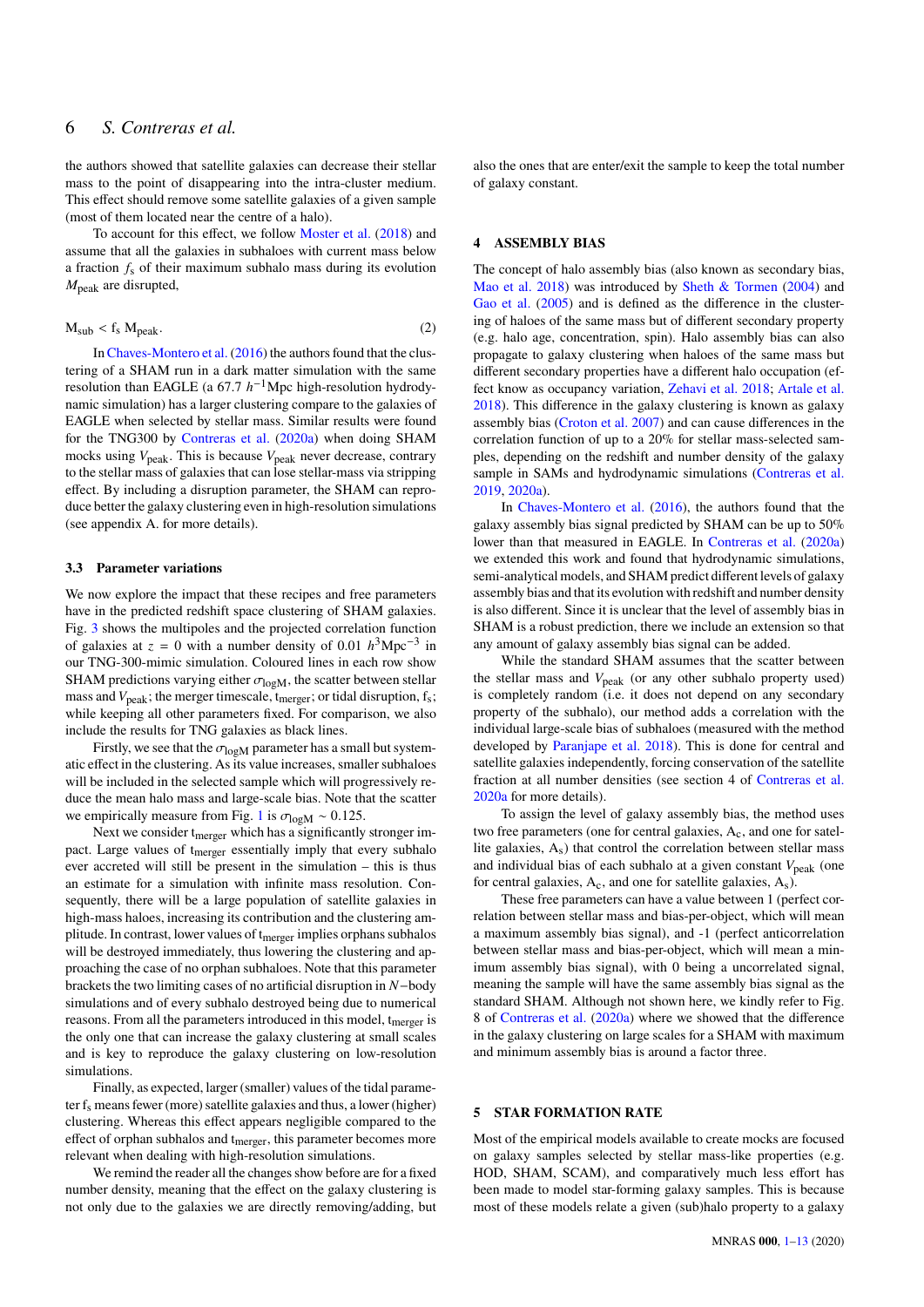property, and while these relationships are quite simple for stellarmass selected samples (i.e. the stellar mass is a good proxy for how massive a (sub)halo is) they are much more complicated for SFRs. More sophisticated models, such as semi-analytical models of galaxy formation, show no good agreement in how classic (sub) halo properties correlate with SFR-like galaxy properties [\(Contreras](#page-12-17) [et al.](#page-12-17) [2013,](#page-12-17) [2015\)](#page-12-41).

To account for this non-trivial relation between SFR-like galaxy properties and (sub) halo properties, empirical models have become more complicated when trying to reproduce these galaxies. Whereas a standard HOD [\(Zheng et al.](#page-12-42) [2005\)](#page-12-42) can reproduce the galaxy clustering of a stellar-mass selected sample with reasonable accuracy using only 5 free parameters, SFR-selected galaxy samples need HODs with 8 to 9 parameters for a reasonable agreement on the galaxy clustering [\(Gonzalez-Perez et al.](#page-12-43) [2020;](#page-12-43) [Avila et al.](#page-11-5) [2020\)](#page-11-5). Other empirical methods like the age matching or the conditional abundance matching [\(Hearin & Watson](#page-12-44) [2013;](#page-12-44) [Hearin et al.](#page-12-45) [2014;](#page-12-45) [Kulier & Ostriker](#page-12-46) [2015,](#page-12-46) Favole et al. in prep) have been able to reproduce the galaxy clustering using the additional correlation between secondary halo properties, such as halo age, and SFR, but with some limitations.

In this section, we implement a different approach to create star-forming mock galaxies. Inspired by the fact that newly accreted mass provides gas to fuel the formation of new stars in galaxies and by the modelling carried out by EMERGE, for central galaxies, we assume that the SFR is proportional to the dark matter mass accretion multiplied by an efficiency function. We assume that the star formation efficiency is maximal at a halo mass  $M_1$  (typically,  $\sim 10^{12} h^{-1} M_{\odot}$ , close to the mass AGN feedback starts operating) and then it decays as a power law for both, more and less massive, host haloes. The SFR of the central galaxies can be expressed as:

$$
SRF_{centrals} \propto M_h \frac{1}{(M_h/M_1)^{\beta} + (M_h/M_1)^{-\gamma}}
$$
 (3)

For satellite galaxies, we assume the star formation rate is constant until they quench, with the same value they had when their subhalo mass was equal to its peak halo mass. For this, we stored the value of M when  $M_{sh} = M_{peak}$  while running the N-body simulations. We consider a given satellite galaxy quenched when tinfall, the time since accretion by a larger halo, is larger than a given quenching timescale:

$$
t_{\text{infall}} < t_{\text{quench}} \equiv \tau_0 \times (M_{\text{host halo}} / 10^{12} h^{-1} M_{\odot})^{\tau_s},\tag{4}
$$

with  $t_{\text{dyn}}$  the dynamical time of the halo (0.1/H<sub>0</sub>), M<sub>host halo</sub> the host halo mass of the subhalo and  $\tau_0 \& \tau_s$  free parameters.

This last equation is slightly different from that used by EMERGE. There, they assume a direct relation with the stellar mass of galaxies, while we assume a relation with their host halo mass. We find that, for our specific implementation, this describes better the SFR of TNG galaxies. Also, not using the stellar mass on the SFR calculation gives us more freedom when creating mocks with only SFR and not stellar mass.

To avoid including more free parameters to the mock, we will omit any normalisation parameter. This means that the value obtained for the SFR can not be compared with other values in the literature, but that a galaxy sample with a fixed number density should include the same galaxy population.

We show the impact of varying each of the SFR parameters in Fig. [4.](#page-4-1) Similar to Fig. [3,](#page-4-0) it shows the multipoles and the projected correlation function of galaxies at  $z = 0$  with a number density of 0.01  $h^3$ Mpc<sup>-3</sup> in our TNG-300-mimic simulation. Coloured lines

in each row show the slopes in the star formation efficiency ( $\beta \& \gamma$ ), the halo mass of the peak of the star formation efficiency  $(M_1)$ , the parameters that control de abundance of satellite galaxies  $\tau_0$  and its dependence with it host halo mass  $\tau_s$ .

The dependence of the galaxy clustering of  $\beta$  and  $\gamma$  is weak, especially for  $\beta$ . Lower values of  $\beta$  and higher values of  $\gamma$  would mean selecting galaxies in more massive haloes. Since these haloes are more biased, the clustering of these galaxies should also be higher, as shown in the plot. The same thing happens with  $M_1$ , where a higher value of  $M_1$  means more clustered galaxy sample, consistent in selecting more massive haloes. The dependence on the galaxy clustering with  $\tau_0$  and  $\tau_s$  is strong, with higher values of these parameters having a larger galaxy clustering. This makes sense since higher values of  $\tau_0$  would mean more satellite galaxies, that have a strong effect on the clustering of galaxies, especially at small scales, and higher values of  $\tau_s$  will put these galaxies in more massive haloes (that have more bias).

In the next section, we will show the results for the galaxy clustering for stellar mass and SFR mock galaxy clustering.

## <span id="page-6-0"></span>**6 REDSHIFT-SPACE GALAXY CLUSTERING PREDICTIONS**

In this section, we will compute the clustering predictions of our mocks and compare them to those in the TNG300. Since the simulation used to build the mocks has the same initial conditions and volume as the TNG300, cosmic variance should contribute little to the differences in clustering.

To find the best set of values for the free parameters in our extended SHAM, we minimize the chi-squared  $(\chi^2)$  between the predicted projected correlation function  $(w_p)$ , monopole ( $\xi_{\ell=0}$ ), quadrupole ( $\xi_{\ell=2}$ ), and hexadecapole ( $\xi_{\ell=4}$ ) of the two-point correlation functions. We employ these statistics from 0.3 to 20  $h^{-1}$ Mpc. We compute uncertainties using 1000 jackknife samples, following the procedure of [Zehavi et al.](#page-12-47) [\(2002\)](#page-12-47) & [Norberg et al.](#page-12-48) [\(2009\)](#page-12-48). For simplicity, we assume no correlation between different scales (i.e. we only use the elements of the diagonal of the covariance matrix).

To minimise  $\chi^2$ , we use a particle swarm optimization (also known as PSO, [Kennedy & Eberhart](#page-12-49) [1995\)](#page-12-49). In this technique, a group of particles (known as the swarm) move with random velocities inside the hyperspace we would like to explore. In each step, we compute the value of  $\chi^2$  of the particular parameter combination. The velocities of the particles are then updated so they can point towards the location where each of the particle found its minimum  $\chi^2$  and to the position with the minimum  $\chi^2$  found by all the particle as a swarm. The amount of velocity that remains constant after each step, how strong is the deviation to the best local and global value, are the parameters that control how much "exploration" or "exploitation" the PSO will have. We chose a more "explorative" setup using 16 particles with 400 steps each. The PSO typically converges in less than half of these steps.

#### **6.1 Stellar mass predictions**

In Fig. [5](#page-7-0) we show the clustering prediction of the TNG300 (black solid line) and our extended SHAM (red dashed lines) for three number densities,  $n = 0.01 h^3 \text{Mpc}^{-3}$ ,  $n = 0.00316 h^3 \text{Mpc}^{-3}$  &  $n = 0.001 h<sup>3</sup> \text{Mpc}^{-3}$  based on the stellar mass of the galaxies. The shaded black region represents  $1 \sigma$  uncertainty estimated from the jackknifes samples. For comparison, we show the clustering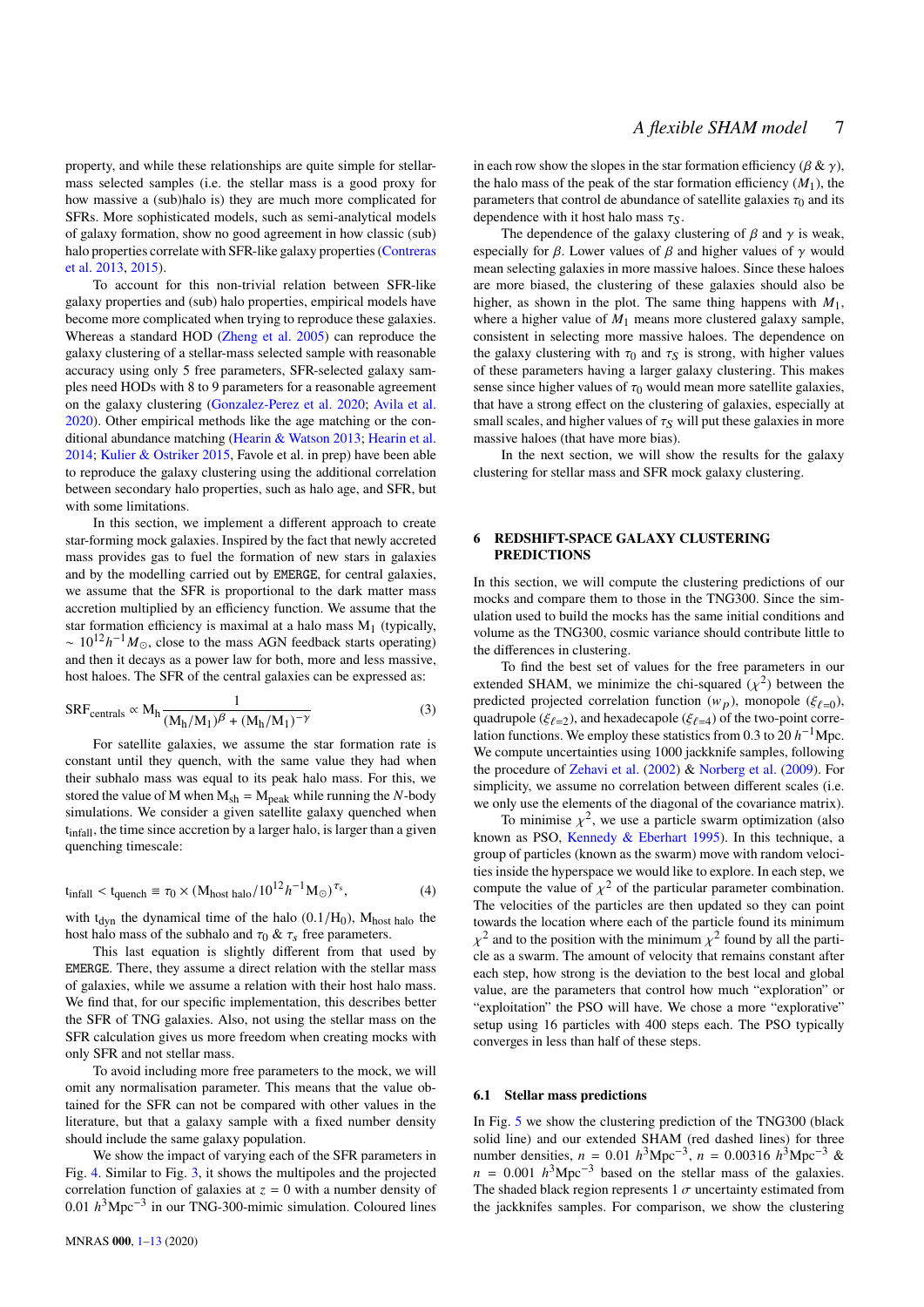## 8 *S. Contreras et al.*



**Figure 5.** The projected correlation function (w<sub>p</sub> (r<sub>p</sub>), left most panel), the monopole ( $\xi_{\ell=0}$ , second panel), quadrupole ( $\xi_{\ell=2}$ , panel row) and the hexadecapole  $(\xi_{\ell=4}, \text{right most})$  for the TNG300 (black solid line), the basic SHAM (green dashed line) and or extended SHAM (red dashed line) for number density of n= 0.01, 0.00316 & 0.001  $h^3$ Mpc<sup>-3</sup>. Same as Fig. [2](#page-3-1) the lowest number densities have been displaced to higher values for visualisation purposes, with the lowest number density at the top. The fit is done for scales above 0.3  $h^{-1}$ Mpc (vertical dotted line).

| Stellar mass TNG300       |                      |                     |             |          |                 |
|---------------------------|----------------------|---------------------|-------------|----------|-----------------|
| $n/h^3$ Mpc <sup>-3</sup> | $\sigma_{\rm log M}$ | $t_{\text{merger}}$ | $f_{\rm s}$ | $A_{c}$  | $A_s$           |
| 0.01                      | 0.134                | 0.636               | 0.034       |          | $0.377 - 0.328$ |
| 0.0316                    | 0.193                | 0.406               | 0.003       |          | $0.227 - 0.127$ |
| 0.001                     | 0.059                | 0.765               | 0.081       |          | $0.328 - 0.032$ |
| Stellar mass              | SDSS                 |                     |             |          |                 |
|                           | $\sigma_{\rm log M}$ | $t_{\text{merger}}$ | $f_{\rm s}$ | $A_c$    | $A_s$           |
|                           | 0.043                | 1.112               | 0.211       | 0.272    | 0.088           |
| <b>SFR</b>                | <b>TNG300</b>        |                     |             |          |                 |
| $n/h^3$ Mpc <sup>-3</sup> | β                    | $\gamma$            | $log(M_1)$  | $\tau_0$ | $\tau_{\rm s}$  |
| 0.01                      | 2.490                | 5.127               | 12.770      |          | 4.931 -0.363    |
| 0.0316                    | 2.531                | 4.687               | 12.051.     |          | $3.869 - 0.265$ |
| 0.001                     | 8.166                | 8.907               | 12.063      |          | 4.346 -0.307    |

<span id="page-7-1"></span>**Table 1.** The best-fitting parameters of the extended SHAM for galaxies selected by stellar mass from the TNG300 (top part), the SDSS (middle part) and for galaxies selected by SFR of the TNG300 (bottom part). The fit is done for three different number densities (as labelled) for the TNG300 and all samples simultaneously for the SDSS.

prediction of a standard SHAM with a scatter equal to that measured for TNG galaxies ( $\sigma_{\log M} = 0.125$ ).

The best-fitting parameters for our extended SHAM are shown in the upper section of Table [1.](#page-7-1) The two highest number densities have similar value for their parameters, with some small difference compared to the lowest number density. Note, however, that since these correspond to physically different galaxies, there is no a-priori a reason to expect identical values for the SHAM parameters.

We can see that our extended SHAM model can successfully reproduce the clustering of the TNG300 hydrodynamic simulation for all number densities. This is remarkable considering that the TNG300 was carried out with a full physics model and with a resolution 64 times higher than our DMO counterpart. We also notice that the extended SHAM has a better prediction compared to the standard SHAM, even for the highest number density. This is in agreement with previous results in the literature that predict that

<span id="page-7-0"></span>orphan galaxies are necessary for SHAM to reproduce the galaxy clustering, even in low number densities (e.g. [Guo & White](#page-12-33) [2014\)](#page-12-33).

We further notice that the clustering is well reproduced at all scales, even below 0.3  $h^{-1}$ Mpc, the minimum scale used in the fitting of the SHAM parameters (indicated as a horizontal dotted line in the figure), suggesting the robustness of our model. We also notice that the clustering agrees better for the densest sample. Originally, we expected the opposite, since at these number densities the clustering depends more on the additional parameters we include (such as the fraction of orphans). We assume this is because at these scales we have a better statistic at larger number densities, making it easier to reproduce the general clustering of the sample.

To study the precision of the mock in more detail, we show in Fig. [6](#page-9-0) the halo occupation distribution (HOD), the galaxy assembly bias (GAB), and the k-nearest neighbour Cumulative Distribution Functions (kNN-CDF) for the TNG300, our extended SHAM, and the standard SHAM for the same three galaxy samples as the previous figure. We emphasise that our model was not fitted to reproduce these statistics, and that its performance there is a direct reflection of its robustness.

We find that our extended SHAM model can successfully reproduce, in an almost perfect way, the mean number of galaxies  $({\langle N \rangle})$  that populate the haloes of mass "M" in the TNG300, for all number densities. Small differences found at the transition of zero galaxies to one galaxy per halo are expected, since it is poorly constrained by galaxy clustering (see [Zehavi et al.](#page-12-50) [2011,](#page-12-50) on the constrain of  $\sigma_{\log M}$ , that control this transition<sup>[4](#page-7-2)</sup>). To properly compare the HOD from the TNG300 and the SHAMs from the TNG300 mimic, we match the halo masses of both simulations, following [Contreras et al.](#page-12-41) [\(2015\)](#page-12-41).

The magnitude of GAB is estimated by computing the ratio between our galaxy sample, and that where the galaxy population was shuffled among haloes of similar masses, following the procedure of [Croton et al.](#page-12-38) [\(2007\)](#page-12-38). This method eliminates any dependence on the galaxy population and on any other property of the halo beyond its mass (i.e. any assembly bias component on the galaxy clustering). We remind the reader that, while two of our parameters regulate the amount of assembly bias of the galaxy population, we only fit

<span id="page-7-2"></span><sup>4</sup> Notice that, while the  $\sigma_{\log M}$  value of the HOD and of the SHAM are related, they are two different concepts.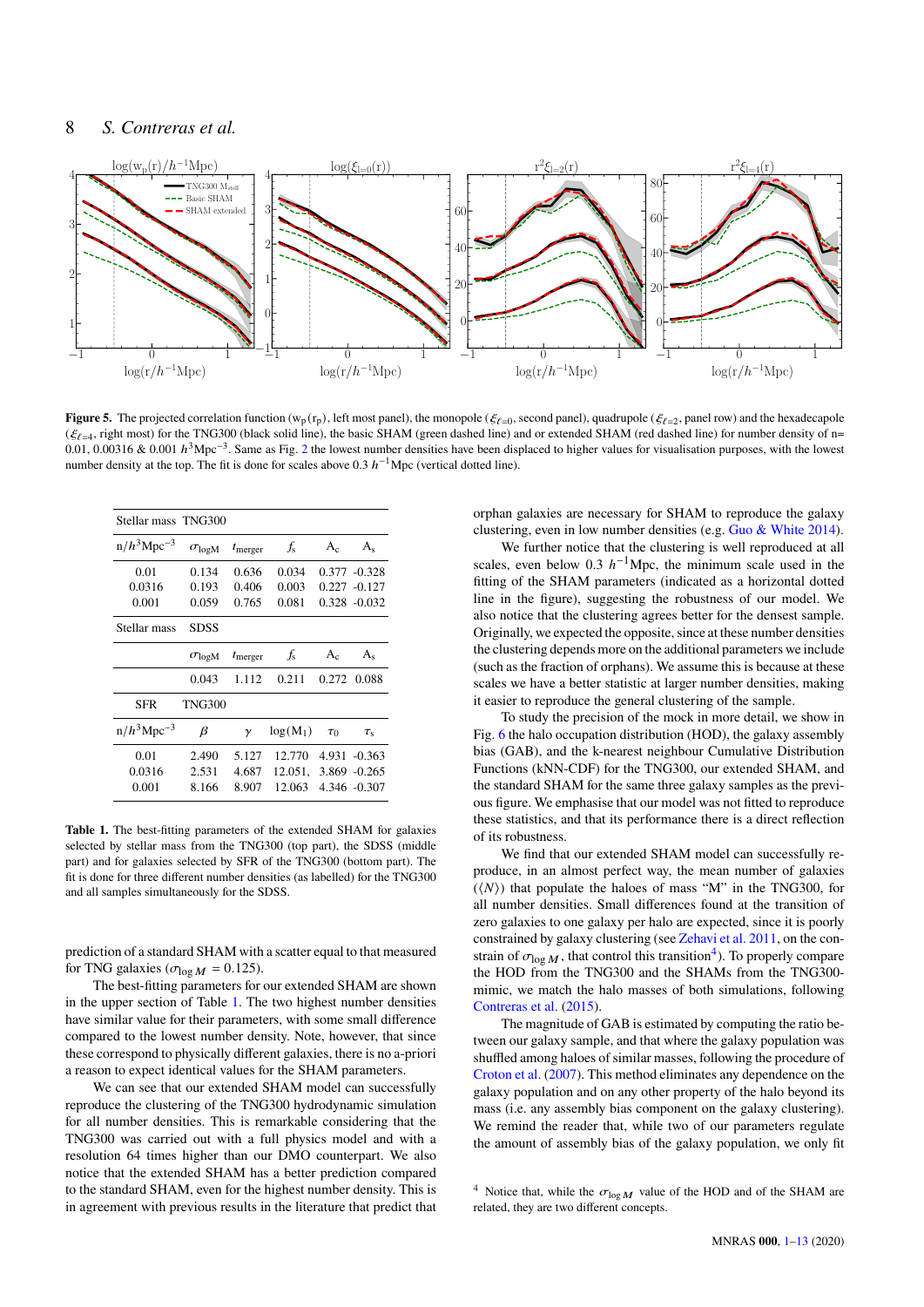these parameters the full galaxy clustering. The amount of assembly bias captured by the models is similar to the one of the TNG300, with sub-percental differences. This suggests that the assembly bias implementation in the SHAM done in [\(Contreras et al.](#page-12-29) [2020a\)](#page-12-29) can successfully retrieve the galaxy assembly bias of a galaxy sample. In a future work, we plan to use this model to constrain, among other things, the level of assembly bias from observational clustering measurements.

Finally, we test the k-nearest neighbour Cumulative Distribution Functions (kNN-CDF) of the three number densities for  $k = 0$ , 1, 2 & 3. The kNN-CDF [\(Banerjee & Abel](#page-11-6) [2020\)](#page-11-6) measures the empirical cumulative distribution function of distances from a set of volume-filling Poisson distributed random points to the k–nearest data points. The performance of the extended SHAM shows to be highly accurate in all cases, with errors normally below the 5% level. This is contrary to the case of the standard SHAM, where it never shows a good agreement. It is surprising that, even at the lowest number density (where it is normally assumed that the standard SHAM has a good performance and where the clustering and HOD shows a good agreement), the predictions of the kNN-CDF are poor. This shows us how important it is to introduce a proper abundance matching model even with high-resolution simulations and/or working with low number density samples.

#### **6.2 Star formation rate predictions**

In Fig. [7](#page-9-1) we show the clustering predictions for SFR-selected samples in our extended SHAM and in the TNG300. We do not include the basic SHAM in our results since it does not have any prediction for samples selected by SFR properties. While not as good compared to the stellar mass-selected sample, there is a good agreement with the TNG300, especially for the highest number densities. To be able to properly fit the clustering, we were on the need of using all scales above  $0.1 h^{-1}$ Mpc. The best-fitting parameters found for these number densities are shown in the lower part of Table [1.](#page-7-1) As for stellar mass, the two highest number densities have similar value for their parameters. The larger difference with the highest number density come from  $\beta$  and  $\gamma$ , parameters we find have a low impact on the galaxy clustering, when fixing the number density of the sample.

A further analysis of the galaxy samples is shown in Fig. [8.](#page-10-1) As for the stellar mass-selected sample, we show the resulting HOD, GAB, and kNN-CDF. The HOD of the TNG300 and our extended SHAM show a similar shape, with some differences at high halo masses. These differences are small compared to those found by [Avila et al.](#page-11-5) [\(2020\)](#page-11-5) when trying to fit HODs for a fixed bias, and to those found by [Contreras et al.](#page-12-17) [\(2013\)](#page-12-17) when comparing the HOD in different semi-analytical models. For galaxy assembly bias, the extended SHAM does not agree well with the TNG300. This is also expected since empirical models and different galaxy formation models do not share the same amount or even evolution of their galaxy assembly bias signal [\(Chaves-Montero et al.](#page-12-13) [2016;](#page-12-13) [Contr](#page-12-29)[eras et al.](#page-12-29) [2020a\)](#page-12-29). While for the stellar mass sample we added two additional parameters to explicitly model the level of assembly bias, we have not done so for SFRs. Adding more free parameters to an already complicated model could not be ideal, especially since the differences in the galaxy clustering between the extended SHAM model and the TNG300 are larger than the differences coming from the different galaxy assembly bias level. Finally, the kNN-CDF predictions show good agreement with the hydrodynamic simulation.

In summary, our SFR mocks show similar clustering properties as TNG300 galaxies. This agreement is not as good as for the stellar mass-selected sample, since the physics that dominates the star formation is much more complicated than those that rule the total stellar mass of galaxies. Nevertheless, the difference between our extended SHAM model and the TNG300 are small compared to the differences in clustering among different galaxy formation models [\(Contreras et al.](#page-12-17) [2013\)](#page-12-17).

## <span id="page-8-0"></span>**7 PREDICTION OF THE OBSERVED CORRELATION FUNCTION**

In the previous sections, we showed that our extended SHAM model is capable of reproducing the clustering of SFR- and stellar massselected galaxies of the TNG300 hydrodynamic simulation with high precision. Now, we aim to test the ability of our model to describe observed clustering data.

We use the projected correlation function of galaxies in various stellar mass bins measured in the SDSS DR7 survey, as provided by [Guo et al.](#page-12-31) [\(2011\)](#page-12-31) based on the work of [Li et al.](#page-12-51) [\(2006\)](#page-12-51). We fit our extended SHAM model for three ranges of stellar mass with  $log(M_{\text{stellar}}/h^{-2}M_{\odot})$  between [9.5 - 10], [10 - 10.5], & [10.5 - 11]. Please notice that unlike the rest of the paper, the mass unit is  $h^{-2}M_{\odot}$ . To facilitate the comparison with TNG300 as well, we use its stellar mass function to build the SHAM.

The resulting projected correlation function is shown as a green dashed line in Fig. [9.](#page-11-7) The observational data used to fit the extended SHAM model is shown as black circles, whereas the TNG300 is shown for comparison as a solid red line. For the fitting, we assume a constant arbitrary error per point, and use all scales above 0.1  $h^{-1}$ Mpc, the smallest scales at which we tested the extended SHAM model, shown as a vertical dotted line in the figure. All three mass range were fitted simultaneously (i.e. the predictions come from a single set of extended SHAM parameters).

We see that our model shows good agreement with the observational data up to scales 10 times lower than the minimum scales used in the fitting, proving the flexibility and robustness of our model. The best-fitting parameters are shown in the middle part of Table [1.](#page-7-1) Notice that the two assembly bias parameters are positive, meaning that we required a larger amount of assembly bias signal compared to the standard SHAM to fit the observations. While this might point out to the existence of assembly bias in the Universe, a more detailed study is needed to properly address this.

Some of the small inconsistencies between our model and the SDSS are found at scales where the TNG300 and the SDSS are inconsistent too, with our model normally agreeing with the TNG300. Since our SHAM and the TNG300 trace the same cosmic structures (we recall both underlying simulations share the same initial white noise field), a possibility could be that the discrepancies originate from cosmic vartiance. To test for this, we apply our extended SHAM model to simulations with a significantly larger volume compared to the TNG300 (512  $h^{-1}$ Mpc) but with a similar resolution (1536<sup>3</sup> particles) and cosmology [\(Planck Collaboration](#page-12-52) [et al.](#page-12-52) [2020,](#page-12-52) without massive neutrinos). These simulations were run with opposite initial Fourier phases, using the procedure of [Angulo](#page-11-8) [& Pontzen](#page-11-8) [\(2016\)](#page-11-8) that suppresses cosmic variance by up to 50 times compared to a random simulation of the same volume.

The SHAM parameters were found using a PSO in our larger simulation, not the TNG300-mimic. The clustering prediction of the mean of the projected correlation functions, shown as magenta dashed lines in Fig. [9,](#page-11-7) however, are very similar to those obtained in the TNG300-mimic. This implies that cosmic variance in our simulations cannot explain the disagreement between SDSS obser-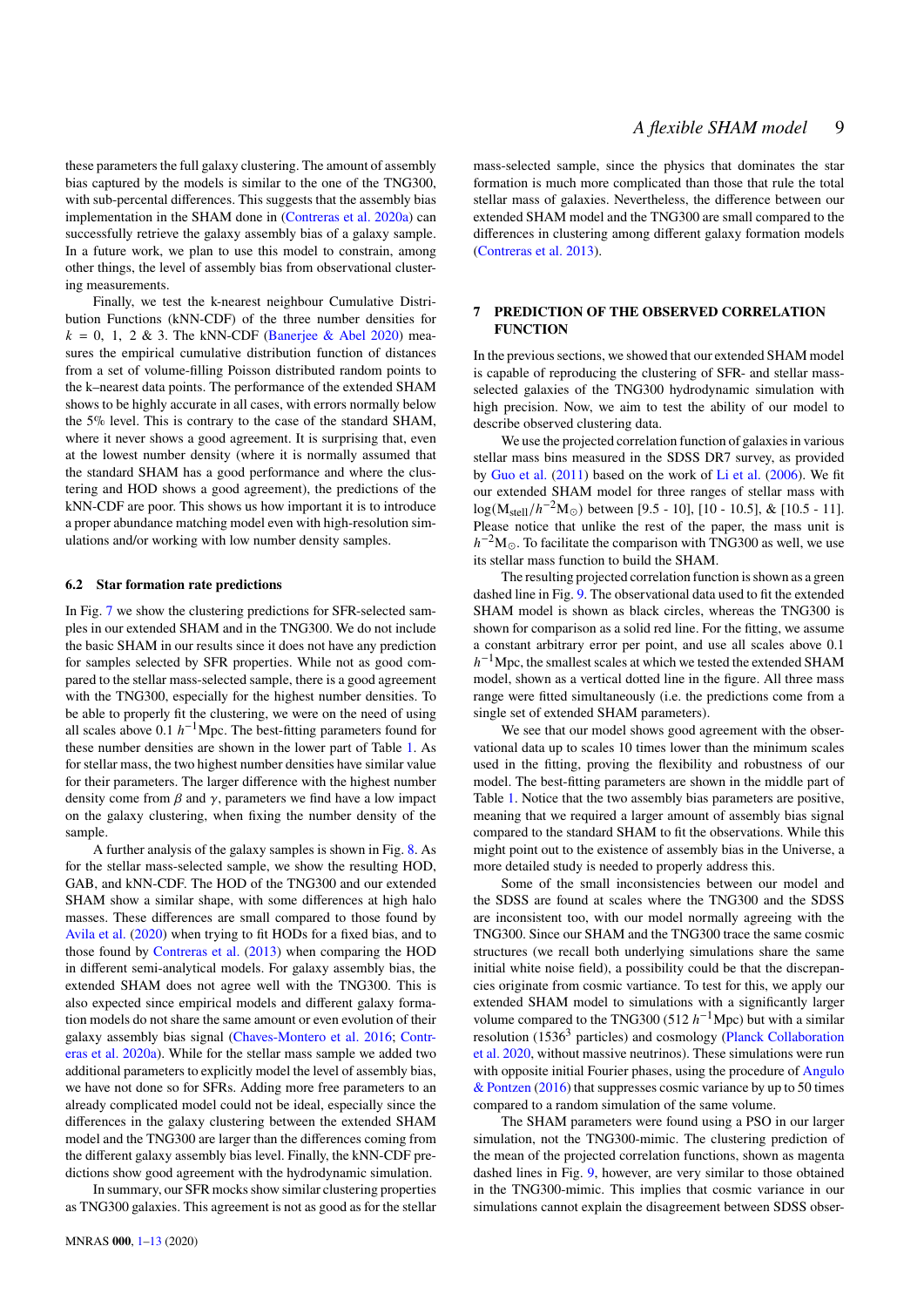

<span id="page-9-0"></span>**Figure 6.** *Top left:* The halo occupation distribution (HOD) for galaxies from the TNG300 (blue solid line), a basic SHAM technique (orange dotted line) and our extended SHAM model (green dashed line) for number densities of 0.01, 0.00316, and 0.001  $h^3$ Mpc<sup>-3</sup> based on their stellar mass, with the highest number density at the right of the plot. *Top right*: The galaxy assembly bias signal, measured as the ratio of the 2PCF of the selected galaxy sample to the one of its shuffled counterpart, following Croton et al. 2007. Same as the top panel, the solid black, dotted green and dashed red lines show the predictions for the TNG300, basic SHAM and our extended SHAM. *Bottom:* The upper part shows the k-nearest neighbour Cumulative Distribution Functions (kNN-CDF) for the TNG300 (solid lines) basic SHAM (dotted lines) and our extended SHAM model (dashed lines) for  $N = 0, 1, 2, 2, 3$  (red, green, blue and magenta line, respectively). The lower part of this row shows the ratio of the kNN-CDF of the standard and extended SHAM to the one of the TNG300.



<span id="page-9-1"></span>Figure 7. Similar to Fig. [5](#page-7-0) but for galaxies selected by their SFR instead of stellar mass. We do not include predictions of the basic SHAM since this model does not predict SFR for it galaxies.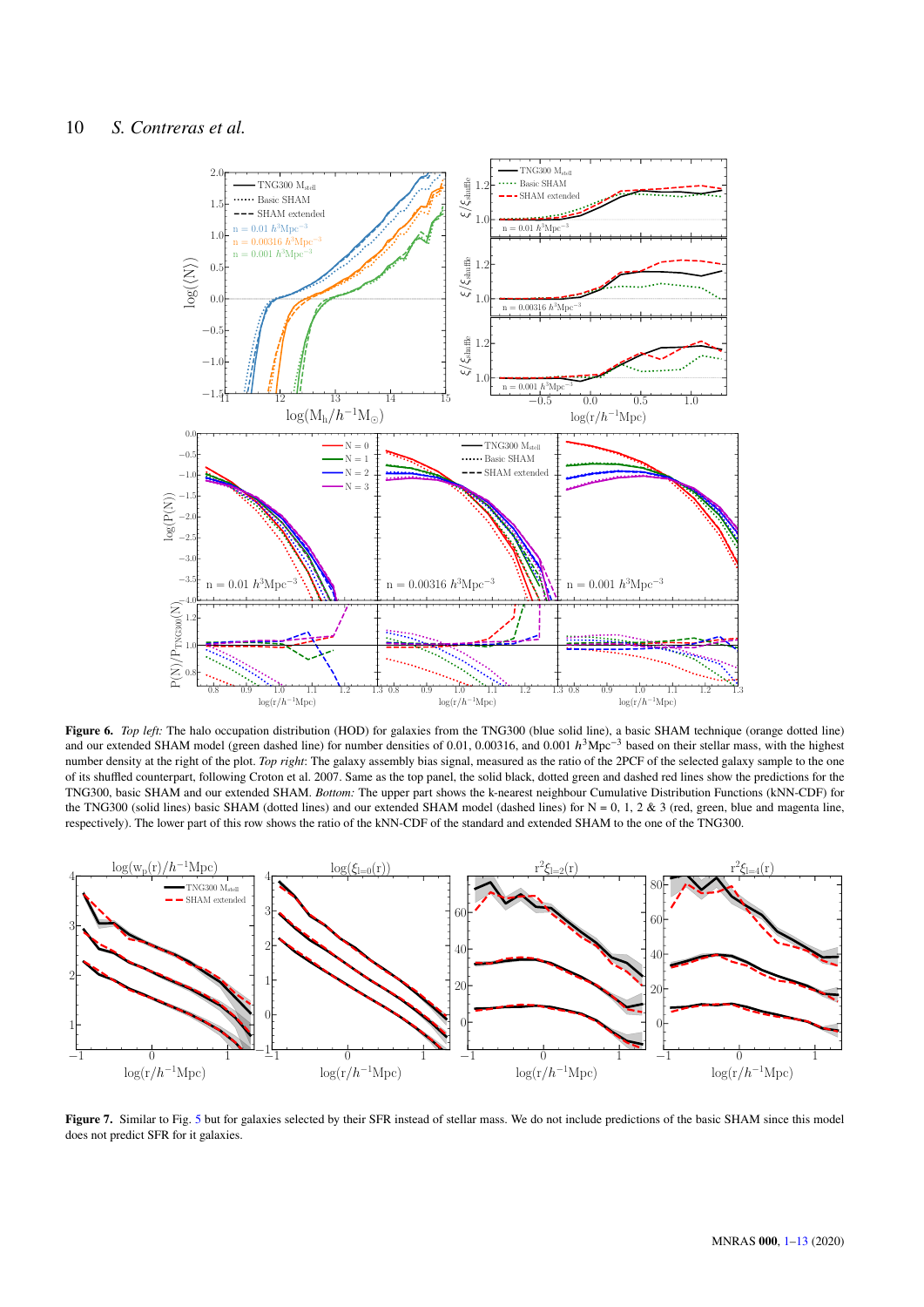

<span id="page-10-1"></span>**Figure 8.** Similar to Fig. [6](#page-9-0) but for galaxies selected by SFR instead of stellar mass, and without the predictions of the basic SHAM.

vations and the theoretical predictions. The most logical explanation for these differences is that the different stellar mass functions between the TNG300 (that is the same as the SHAMs models) and the observational stellar mass function cause a different galaxy selection, or that it could be some measurement of the observational correlation function. Since we have shown the flexibility of this model by reproducing the observed clustering as a proof of concept, which was the goal of this test, we defer further analysis to future publications.

## <span id="page-10-0"></span>**8 SUMMARY AND CONCLUSIONS**

In this work, we have developed an extension of the standard subhalo abundance matchine technique (SHAM) that allowed us to reproduce the galaxy clustering in real and redshift space using relatively low-resolution simulations.

The main characteristics of this model for stellar-mass selected samples are the following:

• We start from a standard SHAM, that links the stellar mass of a galaxy sample with the peak circular velocity of the subhalo  $(V_{peak})$ in a 1-to-1 relation, and then add a scatter to it.

• We include an orphan model to the subhaloes to identify substructure even after they have fallen below a given mass resolution of a simulation. The amount of orphans is added with one free parameter, in a physically motivated model.

• Resolved subhaloes, that had lost a large fraction of their subhalo mass, are consider disrupted.

• The scatter between the stellar mass and  $V_{\text{peak}}$  is modified to preferentially include subhaloes with a larger/lower large-scale bias (following the procedure of [Contreras et al.](#page-12-29) [2020a\)](#page-12-29). This changes the amplitude of the galaxy assembly bias signal of the sample.

For SFR-selected samples, we adopt the following model:

• For central galaxies, and for a fixed value of halo mass,  $M_{200c}$ , we assume the SFR is proportional to the accreted mass of the halo over the last snapshot (M<sup>h</sup> ). The dependence between the SFR and the halo mass (described in Eq. 3) is modeled as a double power-law with a maximum value at  $M_1 = M_{200c}$ .

• For the satellite galaxies, we assume their SFR has been constant since their halo reached its peak mass ( $M_{200c} = M_{peak}$ ) until the galaxy quenched. The quenching is determined by as a function of the time elapsed since the galaxy became a satellite and of the host halo mass of the galaxy.

To test the performance of our model, we fitted the galaxy clustering of stellar mass and the SFR selected galaxies from the TNG300 magneto-hydrodynamic simulation at three different number densities:  $n = 0.01 h^3 \text{Mpc}^{-3}$ ,  $n = 0.00316 h^3 \text{Mpc}^{-3}$  &  $n = 0.001 h<sup>3</sup> Mpc<sup>-3</sup>$ , for the projected correlation function  $(w_p)$  and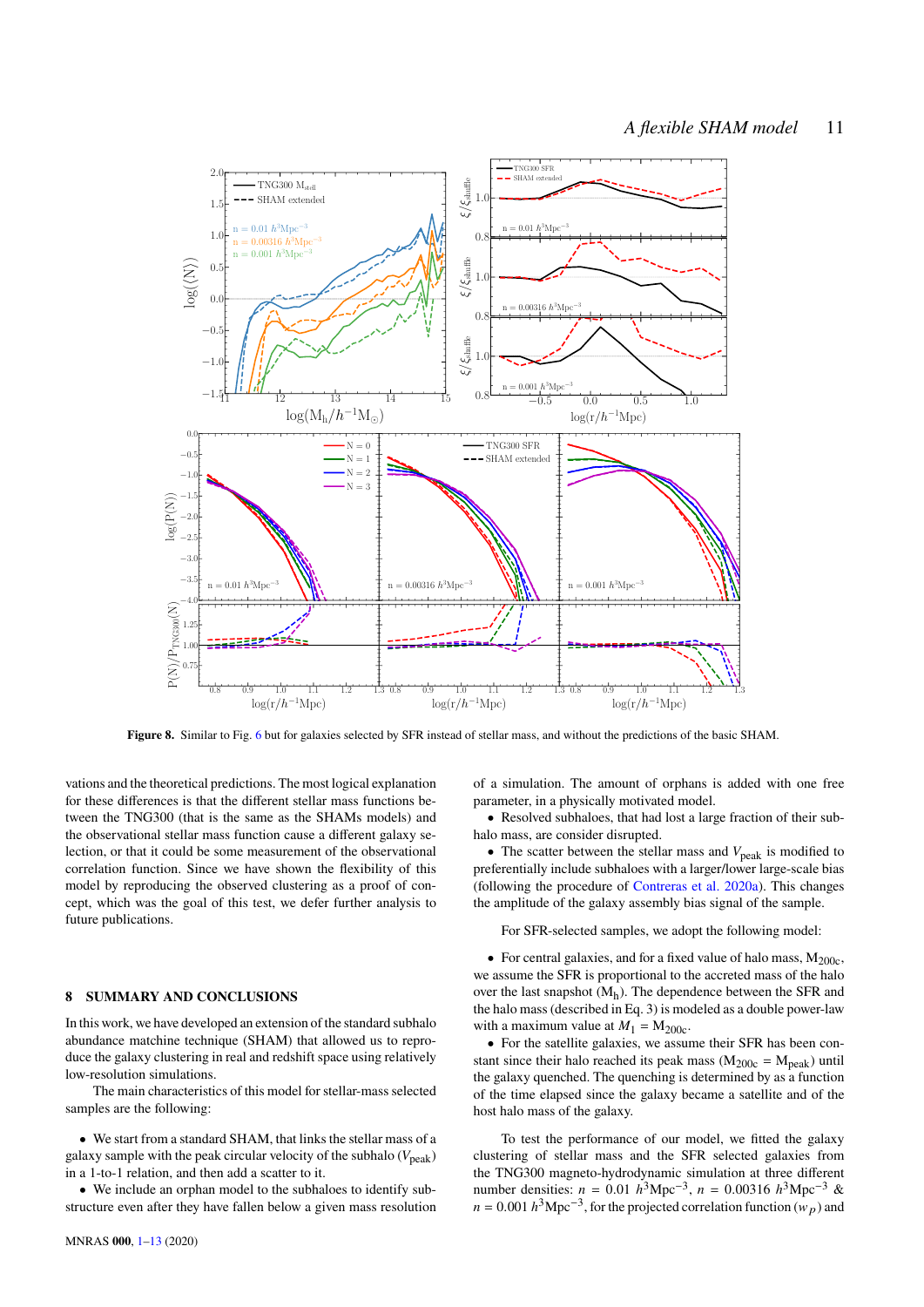

**Figure 9.** The projected correlation function,  $w_p(r_p)$ , for the TNG300 hydrodynamic simulation (red solid line), our extended SHAM implementation run over the TNG300-3 mimic (green dashed line) on a pair of simulations of 512  $h^{-1}M_{\odot}$  (using the average over the two resulting clustering measurements) and the measurements in the SDSS [\(Guo et al.](#page-12-31) [2011\)](#page-12-31). The right, middle and left panel show the predictions for galaxies with  $\log(M_{\text{stellar}}/h^{-2}M_{\odot})$  between 9.5 - 10, 10 - 10.5 & 10.5 - 11. Please notice that different from the rest of the paper, the units of mass are in  $h^{-2}M_{\odot}$ . The SHAM was fitted so it can reproduce the SDSS prediction of the three different number densities at the same time

the monopole ( $\xi_{\ell=0}$ ), quadrupole ( $\xi_{\ell=2}$ ) and hexadecapole ( $\xi_{\ell=4}$ ) of the redshift space correlation function (Fig. [5](#page-7-0) and [7\)](#page-9-1). Our model successfully reproduces the galaxy clustering for all number densities considered, for both stellar mass and SFR selection (with higher precision for the former), and at  $z = 0$  adn  $z = 1$ . This was done using a dark matter-only simulation with a resolution 64 times lower than the TNG300.

To further validate our mocks, we compared the halo occupation distribution (HOD), the amount of galaxy assembly bias (GAB), and the k-nearest neighbour Cumulative Distribution Functions (kNN-CDF) of our samples with those in the TNG300 (Fig. [6](#page-9-0)  $\&$  [8\)](#page-10-1). We emphasise that none of these statistics were used in fitting the free parameters of our extended SHAM model. For the stellar mass sample, all the mock predictions agree almost perfectly with those of TNG300 galaxies. For the SFR selection, the kNN-CDF and the HOD show a reasonably good agreement with TNG300 galaxies. The discrepancies found here and in the galaxy clustering are small compared to the differences between different state-ofthe-art galaxy formation models (eg. [Contreras et al.](#page-12-17) [2013\)](#page-12-17) and is mainly because the SFR is a complex and uncertain quantity to model, and thus, difficult to parametrise with some basic subhalo information. The amplitude of the galaxy assembly bias of the SFRselected samples do not agree particularly well with those measured in the TNG300, but the overall differences are much smaller than those seen in the galaxy clustering. To keep the model simpler, we decided not to add more parameters and attempt to improve the agreement.

Finally, to show the flexibility of our model, we reproduced the projected correlation function of a galaxy sample of the SDSS selected by stellar mass. We again found a good agreement with their clustering measurement (Fig. [9\)](#page-11-7), with most of the differences coming probably for the particular stellar mass function used by our model (that is the stellar mass sample of the TNG300).

We conclude that this **S**ubhalo **A**bundance **M**atching **e**xtended model (SHAMe) has the flexibility to reproduce with a high accuracy most stellar mass or SFR selected samples, independently if they are based on models or observations. On a follow-up work, <span id="page-11-7"></span>we plan to use our SHAMe model to populate galaxies in scaled simulations [\(Angulo et al.](#page-11-2) [2020;](#page-11-2) [Zennaro et al.](#page-12-53) [2019\)](#page-12-53), following the procedure of [Contreras et al.](#page-12-54) [\(2020b\)](#page-12-54), to constrain cosmological information from current and future galaxy surveys.

## **DATA AVAILABILITY**

The data underlying this article will be shared on reasonable request to the corresponding author.

#### **ACKNOWLEDGES**

We thank useful comments from Giovanni Aricò, Jonás Chaves Montero, and Marcos Pellejero. The authors acknowledge the support of the ERC Starting Grant number 716151 (BACCO). SC acknowledges the support of the "Juan de la Cierva Formación" fellowship (FJCI-2017-33816). The authors also acknowledge the computer resources at MareNostrum and the technical support provided by Barcelona Supercomputing Center (RES-AECT-2019-2- 0012 & RES-AECT-2020-3-0014)".

## **REFERENCES**

- <span id="page-11-8"></span>Angulo R. E., Pontzen A., 2016, [MNRAS,](http://dx.doi.org/10.1093/mnrasl/slw098) [462, L1](https://ui.adsabs.harvard.edu/abs/2016MNRAS.462L...1A)
- <span id="page-11-1"></span>Angulo R. E., Springel V., White S. D. M., Jenkins A., Baugh C. M., Frenk C. S., 2012, [MNRAS,](http://dx.doi.org/10.1111/j.1365-2966.2012.21830.x) [426, 2046](http://adsabs.harvard.edu/abs/2012MNRAS.426.2046A)
- <span id="page-11-2"></span>Angulo R. E., Zennaro M., Contreras S., Aricò G., Pellejero-Ibañez M., Stücker J., 2020, arXiv e-prints, [p. arXiv:2004.06245](https://ui.adsabs.harvard.edu/abs/2020arXiv200406245A)
- <span id="page-11-5"></span><span id="page-11-4"></span>Artale M. C., Zehavi I., Contreras S., Norberg P., 2018, [MNRAS,](http://dx.doi.org/10.1093/mnras/sty2110) [480, 3978](https://ui.adsabs.harvard.edu/abs/2018MNRAS.480.3978A) Avila S., et al., 2020, [MNRAS,](http://dx.doi.org/10.1093/mnras/staa2951) [499, 5486](https://ui.adsabs.harvard.edu/abs/2020MNRAS.499.5486A)
- <span id="page-11-6"></span>Banerjee A., Abel T., 2020, arXiv e-prints, [p. arXiv:2007.13342](https://ui.adsabs.harvard.edu/abs/2020arXiv200713342B)
- <span id="page-11-0"></span>Behroozi P., Wechsler R. H., Hearin A. P., Conroy C., 2019, [MNRAS,](http://dx.doi.org/10.1093/mnras/stz1182) [488,](https://ui.adsabs.harvard.edu/abs/2019MNRAS.488.3143B) [3143](https://ui.adsabs.harvard.edu/abs/2019MNRAS.488.3143B)
- <span id="page-11-3"></span>Binney J., Tremaine S., 1987, Galactic dynamics. Princeton, NJ, Princeton University Press, 1987, 747 p.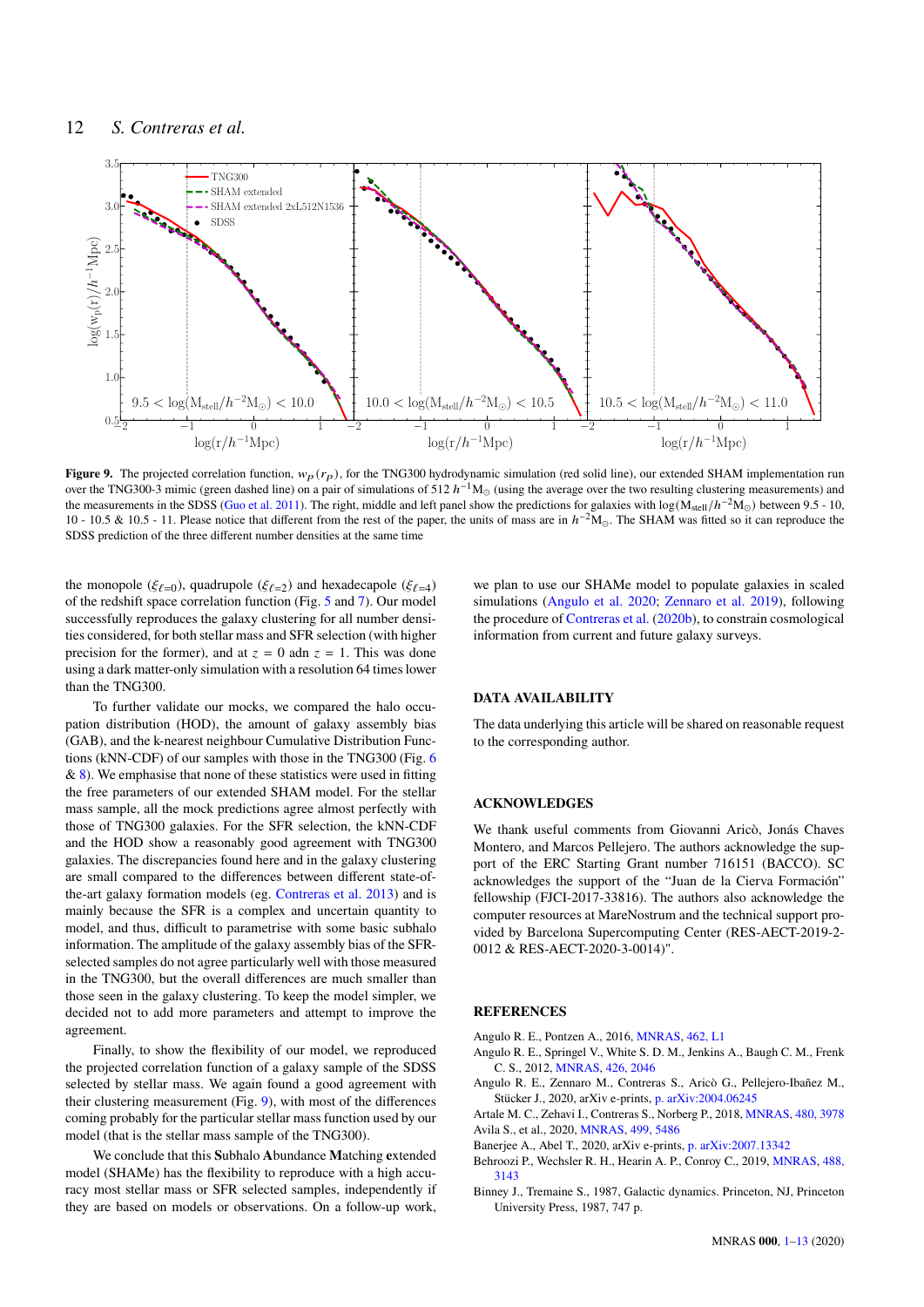- <span id="page-12-27"></span>Campbell D., van den Bosch F. C., Padmanabhan N., Mao Y.-Y., Zentner A. R., Lange J. U., Jiang F., Villarreal A., 2018, [MNRAS,](http://dx.doi.org/10.1093/mnras/sty495) [477, 359](https://ui.adsabs.harvard.edu/abs/2018MNRAS.477..359C)
- <span id="page-12-13"></span>Chaves-Montero J., Angulo R. E., Schaye J., Schaller M., Crain R. A., Furlong M., Theuns T., 2016, [MNRAS,](http://dx.doi.org/10.1093/mnras/stw1225)
- <span id="page-12-11"></span>Conroy C., Wechsler R. H., Kravtsov A. V., 2006, [ApJ,](http://dx.doi.org/10.1086/503602) [647, 201](http://adsabs.harvard.edu/abs/2006ApJ...647..201C)
- <span id="page-12-17"></span>Contreras S., Baugh C. M., Norberg P., Padilla N., 2013, MNRAS, [432,](http://adsabs.harvard.edu/abs/2013MNRAS.432.2717C) [2717](http://adsabs.harvard.edu/abs/2013MNRAS.432.2717C)
- <span id="page-12-41"></span>Contreras S., Baugh C. M., Norberg P., Padilla N., 2015, [MNRAS,](http://dx.doi.org/10.1093/mnras/stv1438) [452,](http://adsabs.harvard.edu/abs/2015MNRAS.452.1861C) [1861](http://adsabs.harvard.edu/abs/2015MNRAS.452.1861C)
- <span id="page-12-39"></span>Contreras S., Zehavi I., Padilla N., Baugh C. M., Jiménez E., Lacerna I., 2019, [MNRAS,](http://dx.doi.org/10.1093/mnras/stz018) [484, 1133](https://ui.adsabs.harvard.edu/abs/2019MNRAS.484.1133C)
- <span id="page-12-29"></span>Contreras S., Angulo R., Zennaro M., 2020a, arXiv e-prints, [p.](https://ui.adsabs.harvard.edu/abs/2020arXiv200503672C) [arXiv:2005.03672](https://ui.adsabs.harvard.edu/abs/2020arXiv200503672C)
- <span id="page-12-54"></span>Contreras S., Angulo R. E., Zennaro M., Aricò G., Pellejero-Ibañez M., 2020b, [MNRAS,](http://dx.doi.org/10.1093/mnras/staa3117) [499, 4905](https://ui.adsabs.harvard.edu/abs/2020MNRAS.499.4905C)
- <span id="page-12-38"></span>Croton D. J., Gao L., White S. D. M., 2007, [MNRAS,](http://dx.doi.org/10.1111/j.1365-2966.2006.11230.x) [374, 1303](http://adsabs.harvard.edu/abs/2007MNRAS.374.1303C)
- <span id="page-12-8"></span>Croton D. J., et al., 2016, [ApJS,](http://dx.doi.org/10.3847/0067-0049/222/2/22) [222, 22](http://adsabs.harvard.edu/abs/2016ApJS..222...22C)
- <span id="page-12-4"></span>Davé R., Anglés-Alcázar D., Narayanan D., Li Q., Rafieferantsoa M. H., Appleby S., 2019, [MNRAS,](http://dx.doi.org/10.1093/mnras/stz937) [486, 2827](https://ui.adsabs.harvard.edu/abs/2019MNRAS.486.2827D)

<span id="page-12-25"></span>Davis M., Efstathiou G., Frenk C. S., White S. D. M., 1985, ApJ, [292, 371](http://adsabs.harvard.edu/abs/1985ApJ...292..371D)

- <span id="page-12-30"></span>De Lucia G., Blaizot J., 2007, [MNRAS,](http://dx.doi.org/10.1111/j.1365-2966.2006.11287.x) [375, 2](http://adsabs.harvard.edu/abs/2007MNRAS.375....2D)
- <span id="page-12-15"></span>Dragomir R., Rodríguez-Puebla A., Primack J. R., Lee C. T., 2018, [MNRAS,](http://dx.doi.org/10.1093/mnras/sty283) [476, 741](https://ui.adsabs.harvard.edu/abs/2018MNRAS.476..741D)
- <span id="page-12-3"></span>Dubois Y., et al., 2014, [MNRAS,](http://dx.doi.org/10.1093/mnras/stu1227) [444, 1453](https://ui.adsabs.harvard.edu/abs/2014MNRAS.444.1453D)
- <span id="page-12-36"></span>Gao L., Springel V., White S. D. M., 2005, [MNRAS,](http://dx.doi.org/10.1111/j.1745-3933.2005.00084.x) [363, L66](http://adsabs.harvard.edu/abs/2005MNRAS.363L..66G)
- <span id="page-12-43"></span>Gonzalez-Perez V., et al., 2020, [MNRAS,](http://dx.doi.org/10.1093/mnras/staa2504) [498, 1852](https://ui.adsabs.harvard.edu/abs/2020MNRAS.498.1852G)
- <span id="page-12-33"></span>Guo Q., White S., 2014, [MNRAS,](http://dx.doi.org/10.1093/mnras/stt2116) [437, 3228](http://adsabs.harvard.edu/abs/2014MNRAS.437.3228G)
- <span id="page-12-31"></span>Guo Q., et al., 2011, [MNRAS,](http://dx.doi.org/10.1111/j.1365-2966.2010.18114.x) [413, 101](http://adsabs.harvard.edu/abs/2010arXiv1006.0106G)
- <span id="page-12-44"></span>Hearin A. P., Watson D. F., 2013, [MNRAS,](http://dx.doi.org/10.1093/mnras/stt1374) [435, 1313](https://ui.adsabs.harvard.edu/abs/2013MNRAS.435.1313H)
- <span id="page-12-45"></span>Hearin A. P., Watson D. F., Becker M. R., Reyes R., Berlind A. A., Zentner A. R., 2014, [MNRAS,](http://dx.doi.org/10.1093/mnras/stu1443) [444, 729](http://adsabs.harvard.edu/abs/2014MNRAS.444..729H)
- <span id="page-12-5"></span>Henriques B. M. B., White S. D. M., Thomas P. A., Angulo R., Guo Q., Lemson G., Springel V., Overzier R., 2015, [MNRAS,](http://dx.doi.org/10.1093/mnras/stv705) [451, 2663](http://adsabs.harvard.edu/abs/2015MNRAS.451.2663H)
- <span id="page-12-49"></span>Kennedy J., Eberhart R., 1995. pp 1942–1948, [https://www.](https://www.scopus.com/inward/record.uri?eid=2-s2.0-0029535737&partnerID=40&md5=e6bf04ae50f3268ae545d88ed91d1fc5) [scopus.com/inward/record.uri?eid=2-s2.0-0029535737&](https://www.scopus.com/inward/record.uri?eid=2-s2.0-0029535737&partnerID=40&md5=e6bf04ae50f3268ae545d88ed91d1fc5) [partnerID=40&md5=e6bf04ae50f3268ae545d88ed91d1fc5](https://www.scopus.com/inward/record.uri?eid=2-s2.0-0029535737&partnerID=40&md5=e6bf04ae50f3268ae545d88ed91d1fc5)

<span id="page-12-46"></span>Kulier A., Ostriker J. P., 2015, [MNRAS,](http://dx.doi.org/10.1093/mnras/stv1564) [452, 4013](https://ui.adsabs.harvard.edu/abs/2015MNRAS.452.4013K)

- <span id="page-12-7"></span>Lacey C. G., et al., 2016, [MNRAS,](http://dx.doi.org/10.1093/mnras/stw1888) [462, 3854](http://adsabs.harvard.edu/abs/2016MNRAS.462.3854L)
- <span id="page-12-9"></span>Lagos C. d. P., Tobar R. J., Robotham A. S. G., Obreschkow D., Mitchell P. D., Power C., Elahi P. J., 2018, [MNRAS,](http://dx.doi.org/10.1093/mnras/sty2440) [481, 3573](https://ui.adsabs.harvard.edu/abs/2018MNRAS.481.3573L)
- <span id="page-12-14"></span>Lehmann B. V., Mao Y.-Y., Becker M. R., Skillman S. W., Wechsler R. H., 2017, [ApJ,](http://dx.doi.org/10.3847/1538-4357/834/1/37) [834, 37](https://ui.adsabs.harvard.edu/abs/2017ApJ...834...37L)
- <span id="page-12-51"></span>Li C., Kauffmann G., Jing Y. P., White S. D. M., Börner G., Cheng F. Z., 2006, [MNRAS,](http://dx.doi.org/10.1111/j.1365-2966.2006.10066.x) [368, 21](https://ui.adsabs.harvard.edu/abs/2006MNRAS.368...21L)
- <span id="page-12-34"></span>Mao Y.-Y., Zentner A. R., Wechsler R. H., 2018, [MNRAS,](http://dx.doi.org/10.1093/mnras/stx3111) [474, 5143](https://ui.adsabs.harvard.edu/abs/2018MNRAS.474.5143M)
- <span id="page-12-19"></span>Marinacci F., et al., 2018, [MNRAS,](http://dx.doi.org/10.1093/mnras/sty2206) [480, 5113](https://ui.adsabs.harvard.edu/abs/2018MNRAS.480.5113M)
- <span id="page-12-32"></span>Moster B. P., Naab T., White S. D. M., 2013, [MNRAS,](http://dx.doi.org/10.1093/mnras/sts261) [428, 3121](https://ui.adsabs.harvard.edu/abs/2013MNRAS.428.3121M)
- <span id="page-12-10"></span>Moster B. P., Naab T., White S. D. M., 2018, [MNRAS,](http://dx.doi.org/10.1093/mnras/sty655) [477, 1822](https://ui.adsabs.harvard.edu/abs/2018MNRAS.477.1822M)
- <span id="page-12-21"></span>Naiman J. P., et al., 2018, [MNRAS,](http://dx.doi.org/10.1093/mnras/sty618) [477, 1206](https://ui.adsabs.harvard.edu/abs/2018MNRAS.477.1206N)
- <span id="page-12-16"></span>Nelson D., et al., 2018, [MNRAS,](http://dx.doi.org/10.1093/mnras/stx3040) [475, 624](https://ui.adsabs.harvard.edu/abs/2018MNRAS.475..624N)
- <span id="page-12-48"></span>Norberg P., Baugh C. M., Gaztanaga E., Croton D. J., 2009, [MNRAS,](http://dx.doi.org/10.1111/j.1365-2966.2009.14389.x) [396,](http://adsabs.harvard.edu/abs/2009MNRAS.396...19N) [19](http://adsabs.harvard.edu/abs/2009MNRAS.396...19N)
- <span id="page-12-40"></span>Paranjape A., Hahn O., Sheth R. K., 2018, [MNRAS,](http://dx.doi.org/10.1093/mnras/sty496) [476, 3631](https://ui.adsabs.harvard.edu/abs/2018MNRAS.476.3631P)
- <span id="page-12-20"></span>Pillepich A., et al., 2018, [MNRAS,](http://dx.doi.org/10.1093/mnras/stx3112) [475, 648](https://ui.adsabs.harvard.edu/abs/2018MNRAS.475..648P)
- <span id="page-12-23"></span>Planck Collaboration et al., 2016, [A&A,](http://dx.doi.org/10.1051/0004-6361/201525830) [594, A13](https://ui.adsabs.harvard.edu/abs/2016A&A...594A..13P)
- <span id="page-12-52"></span>Planck Collaboration et al., 2020, [A&A,](http://dx.doi.org/10.1051/0004-6361/201833910) [641, A6](https://ui.adsabs.harvard.edu/abs/2020A&A...641A...6P)
- <span id="page-12-12"></span>Reddick R. M., Wechsler R. H., Tinker J. L., Behroozi P. S., 2013, [ApJ,](http://dx.doi.org/10.1088/0004-637X/771/1/30) [771,](http://adsabs.harvard.edu/abs/2013ApJ...771...30R)  $30$
- <span id="page-12-1"></span>Schaye J., et al., 2015, [MNRAS,](http://dx.doi.org/10.1093/mnras/stu2058) [446, 521](http://adsabs.harvard.edu/abs/2015MNRAS.446..521S)
- <span id="page-12-35"></span>Sheth R. K., Tormen G., 2004, [MNRAS,](http://dx.doi.org/10.1111/j.1365-2966.2004.07733.x) [350, 1385](https://ui.adsabs.harvard.edu/abs/2004MNRAS.350.1385S)
- <span id="page-12-28"></span>Smith R., Choi H., Lee J., Rhee J., Sanchez-Janssen R., Yi S. K., 2016, [ApJ,](http://dx.doi.org/10.3847/1538-4357/833/1/109) [833, 109](https://ui.adsabs.harvard.edu/abs/2016ApJ...833..109S)
- <span id="page-12-22"></span>Springel V., 2010, [MNRAS,](http://dx.doi.org/10.1111/j.1365-2966.2009.15715.x) [401, 791](https://ui.adsabs.harvard.edu/abs/2010MNRAS.401..791S)
- <span id="page-12-26"></span>Springel V., White S. D. M., Tormen G., Kauffmann G., 2001, [MNRAS,](http://dx.doi.org/10.1046/j.1365-8711.2001.04912.x) [328, 726](http://adsabs.harvard.edu/abs/2001MNRAS.328..726S)
- <span id="page-12-24"></span>Springel V., et al., 2005, [Nature,](http://dx.doi.org/10.1038/nature03597) [435, 629](http://adsabs.harvard.edu/abs/2005Natur.435..629S)
- <span id="page-12-18"></span>Springel V., et al., 2018, [MNRAS,](http://dx.doi.org/10.1093/mnras/stx3304) [475, 676](https://ui.adsabs.harvard.edu/abs/2018MNRAS.475..676S)
- <span id="page-12-6"></span>Stevens A. R. H., Croton D. J., Mutch S. J., 2016, [MNRAS,](http://dx.doi.org/10.1093/mnras/stw1332) [461, 859](https://ui.adsabs.harvard.edu/abs/2016MNRAS.461..859S)
- MNRAS **000**, [1](#page-0-0)[–13](#page-13-0) (2020)

<span id="page-12-2"></span>Vogelsberger M., et al., 2014, [Nature,](http://dx.doi.org/10.1038/nature13316) [509, 177](https://ui.adsabs.harvard.edu/abs/2014Natur.509..177V)

<span id="page-12-0"></span>White S. D. M., Rees M. J., 1978, MNRAS, [183, 341](http://adsabs.harvard.edu/abs/1978MNRAS.183..341W)

- <span id="page-12-50"></span>Zehavi I., et al., 2011, [ApJ,](http://dx.doi.org/10.1088/0004-637X/736/1/59) [736, 59](http://adsabs.harvard.edu/abs/2011ApJ...736...59Z)
- <span id="page-12-37"></span>Zehavi I., Contreras S., Padilla N., Smith N. J., Baugh C. M., Norberg P., 2018, [ApJ,](http://dx.doi.org/10.3847/1538-4357/aaa54a) [853, 84](https://ui.adsabs.harvard.edu/abs/2018ApJ...853...84Z)
- <span id="page-12-53"></span>Zennaro M., Angulo R. E., Aricò G., Contreras S., Pellejero-Ibáñez M., 2019, arXiv e-prints, [p. arXiv:1905.08696](https://ui.adsabs.harvard.edu/abs/2019arXiv190508696Z)
- <span id="page-12-42"></span>Zheng Z., et al., 2005, [ApJ,](http://dx.doi.org/10.1086/466510) [633, 791](http://adsabs.harvard.edu/abs/2005ApJ...633..791Z)

## **APPENDIX A: TIDAL DISRUPTION ON HIGH RESOLUTION SIMULATIONS**

In section [3.2](#page-3-3) we show the impact of the stripping parameter  $f_s$  on the galaxy clustering. While the efect of this parameter on the galaxy clustering is lower compare to the rest of the parameters implemented here, its impact becomes more important on high-resolution simulations, where the galaxy clustering can be overestimated by the standard SHAM (lowest number density of Fig [2\)](#page-3-1). This same effect is shown in Fig. [A1](#page-13-1) where we show the correlation function of a standard SHAM (no orphans or additional galaxy assembly bias) with different values of  $f_s$  run over the TNG300-1-Dark only dark matter simulation and compare it with the TNG300 full hydrodynamic run. The scatter of these SHAM is  $\sigma_{logM} = 0.125$ , similar to the one expected by the TNG300. We notice that for the most massive sample (lower number densities) a value of  $f_s = 0$  (meaning no disruption), can not fit the clustering of the hydrodynamic simulation. This can only be achieved using larger values of  $f_s$ .

#### **APPENDIX B: PREDICTIONS AT HIGHER REDSHIFT**

In this paper, we showed the performance of our extended SHAM model by comparing its predictions to the TNG300 hydrodynamic simulation. While we only showed the predictions at  $z = 0$ , we also test its performance at higher redshifts. On Fig. [B1](#page-13-2) and Fig. [B2](#page-13-0) the prediction of our extended SHAM model when fitting the clustering of the TNG300 at z=1 for stellar mass and SFR selected galaxies. The performance for the stellar mass-selected sample is similar to the one at  $z=0$  (Fig. [5\)](#page-7-0) while the predictions for the SFR selected galaxies look slightly better than for z=0 (Fig. [7\)](#page-9-1), proving the flexibility and robustness of our model.

This paper has been typeset from a TEX/LATEX file prepared by the author.

<span id="page-12-47"></span>Zehavi I., et al., 2002, [ApJ,](http://dx.doi.org/10.1086/339893) [571, 172](https://ui.adsabs.harvard.edu/abs/2002ApJ...571..172Z)